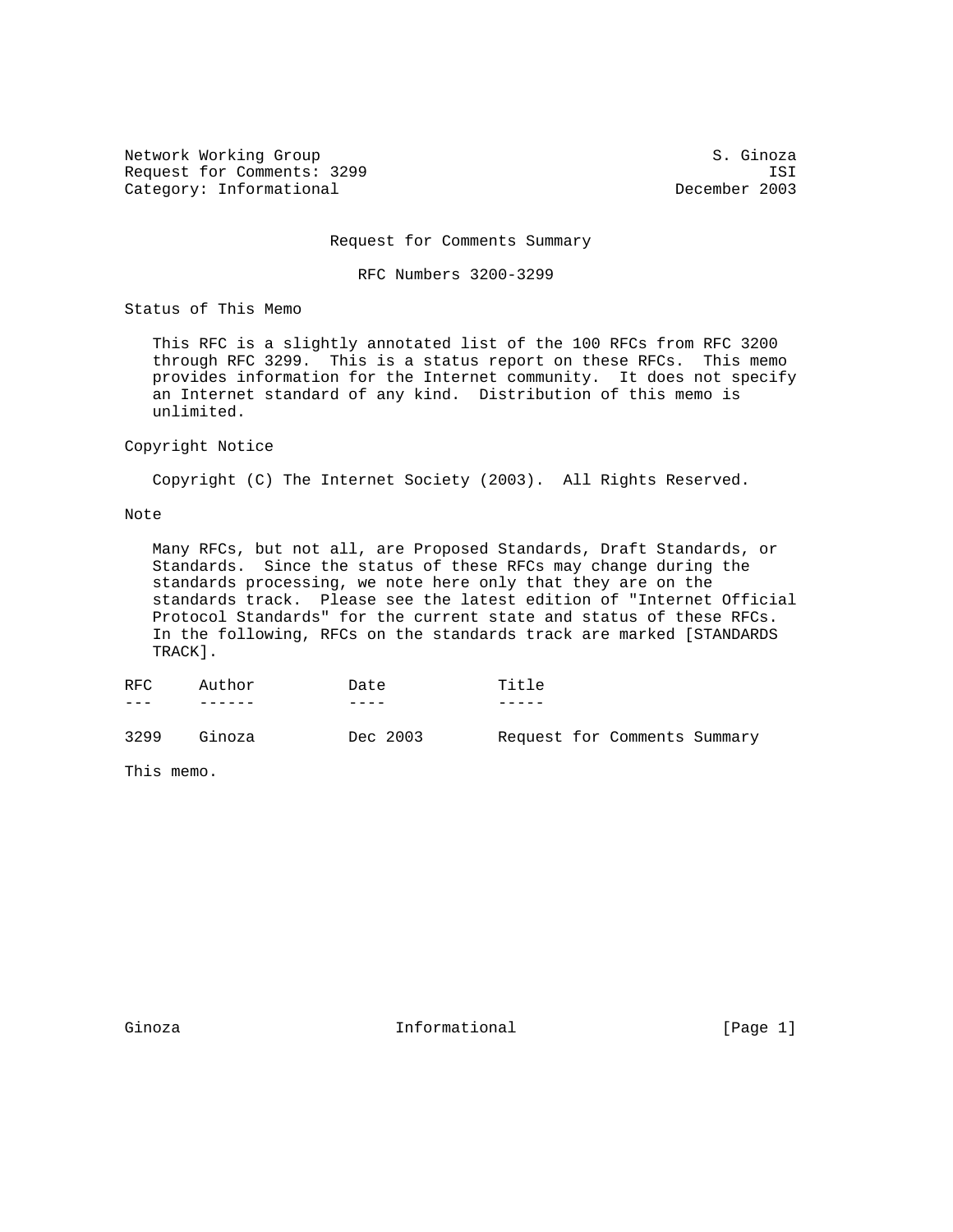3298 Faynberg Aug 2002 Service in the Public Switched Telephone Network/Intelligent Network (PSTN/IN) Requesting InTernet Service (SPIRITS) Protocol Requirements

This document describes the SPIRITS protocol requirements, based on the architecture presented in RFC 3136. (SPIRITS stands for "Service in the PSTN/IN Requesting InTernet Service".) The purpose of the protocol is to support services that originate in the Public Switched Telephone Network (PSTN) and necessitate the interactions between the PSTN and the Internet. Similarly, such services are called SPIRITS services. (Internet Call Waiting, Internet Caller-ID Delivery, and Internet Call Forwarding are examples of SPIRIT services, but the protocol is to define the building blocks from which many other services can be built.) On the PSTN side, the SPIRITS services are initiated from the Intelligent Network (IN) entities; the earlier IETF work on the PSTN/Internet Interworking (PINT) resulted in the protocol (RFC 2848) in support of the services initiated the other way around--from the Internet to PSTN.

To this end, this document lists general requirements for the SPIRITS protocol as well as those pertinent to IN, Wireless IN, and PINT building blocks. The document also presents the SPIRITS WG consensus on the choice of the SPIRITS signaling protocol. This memo provides information for the Internet community.

| 3297 | Klyne | Jul 2002 | Content Negotiation for     |
|------|-------|----------|-----------------------------|
|      |       |          | Messaging Services based on |
|      |       |          | Email                       |

This memo describes a content negotiation mechanism for facsimile, voice and other messaging services that use Internet email. [STANDARDS TRACK]

| 3296 | Zeilenga | Jul 2002 | Named Subordinate References |
|------|----------|----------|------------------------------|
|      |          |          | in Lightweight Directory     |
|      |          |          | Access Protocol (LDAP)       |
|      |          |          | Directories                  |

This document details schema and protocol elements for representing and managing named subordinate references in Lightweight Directory Access Protocol (LDAP) Directories. [STANDARDS TRACK]

Ginoza **Informational** Informational [Page 2]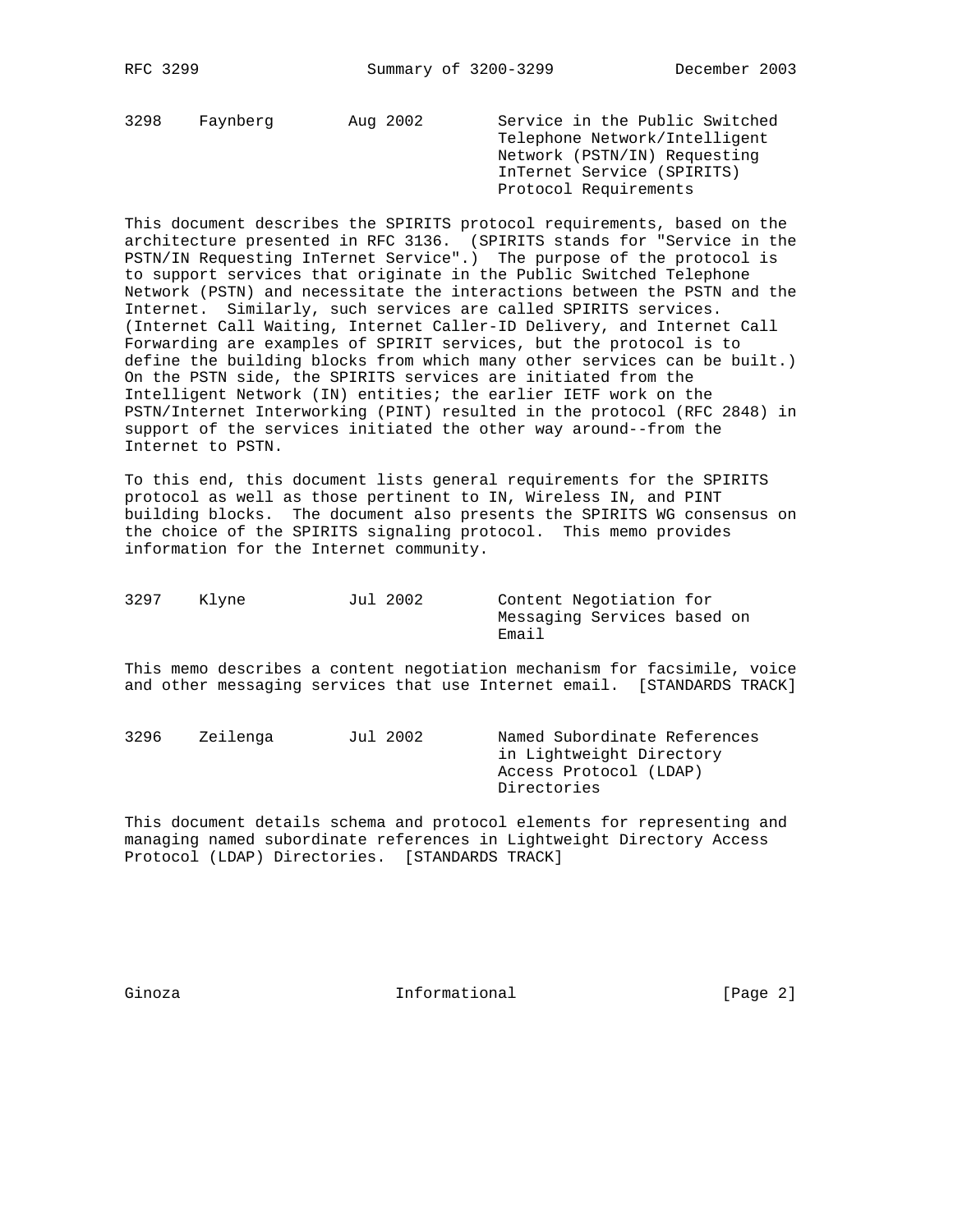3295 Sjostrand Jun 2002 Definitions of Managed Objects

 for the General Switch Management Protocol (GSMP)

This memo defines a portion of the Management Information Base (MIB) for the use with the network management protocols in the Internet community. In particular, it describes managed objects for the General Switch Management Protocol (GSMP). [STANDARDS TRACK]

| 3294 | Doria | Jun 2002 |  | General Switch Management     |
|------|-------|----------|--|-------------------------------|
|      |       |          |  | Protocol (GSMP) Applicability |

This memo provides an overview of the GSMP (General Switch Management Protocol) and includes information relating to its deployment in a IP network in an MPLS environment. It does not discuss deployment in an ATM (Asynchronous Transfer Mode) network or in a raw ethernet configuration. This memo provides information for the Internet community.

3293 Doria Jun 2002 General Switch Management Protocol (GSMP) Packet Encapsulations for Asynchronous Transfer Mode (ATM), Ethernet and Transmission Control Protocol (TCP)

This memo specifies the encapsulation of GSMP (General Switch Management Protocol) packets in ATM (Asynchronous Transfer Mode), Ethernet and TCP (Transmission Control Protocol). [STANDARDS TRACK]

| 3292 | Doria | Jun 2002 |                    | General Switch Management |
|------|-------|----------|--------------------|---------------------------|
|      |       |          | Protocol (GSMP) V3 |                           |

This document describes the General Switch Management Protocol Version 3 (GSMPv3). The GSMPv3 is an asymmetric protocol that allows one or more external switch controllers to establish and maintain the state of a label switch such as, an ATM, frame relay or MPLS switch. The GSMPv3 allows control of both unicast and multicast switch connection state as well as control of switch system resources and QoS features. [STANDARDS TRACK]

Ginoza **Informational** Informational [Page 3]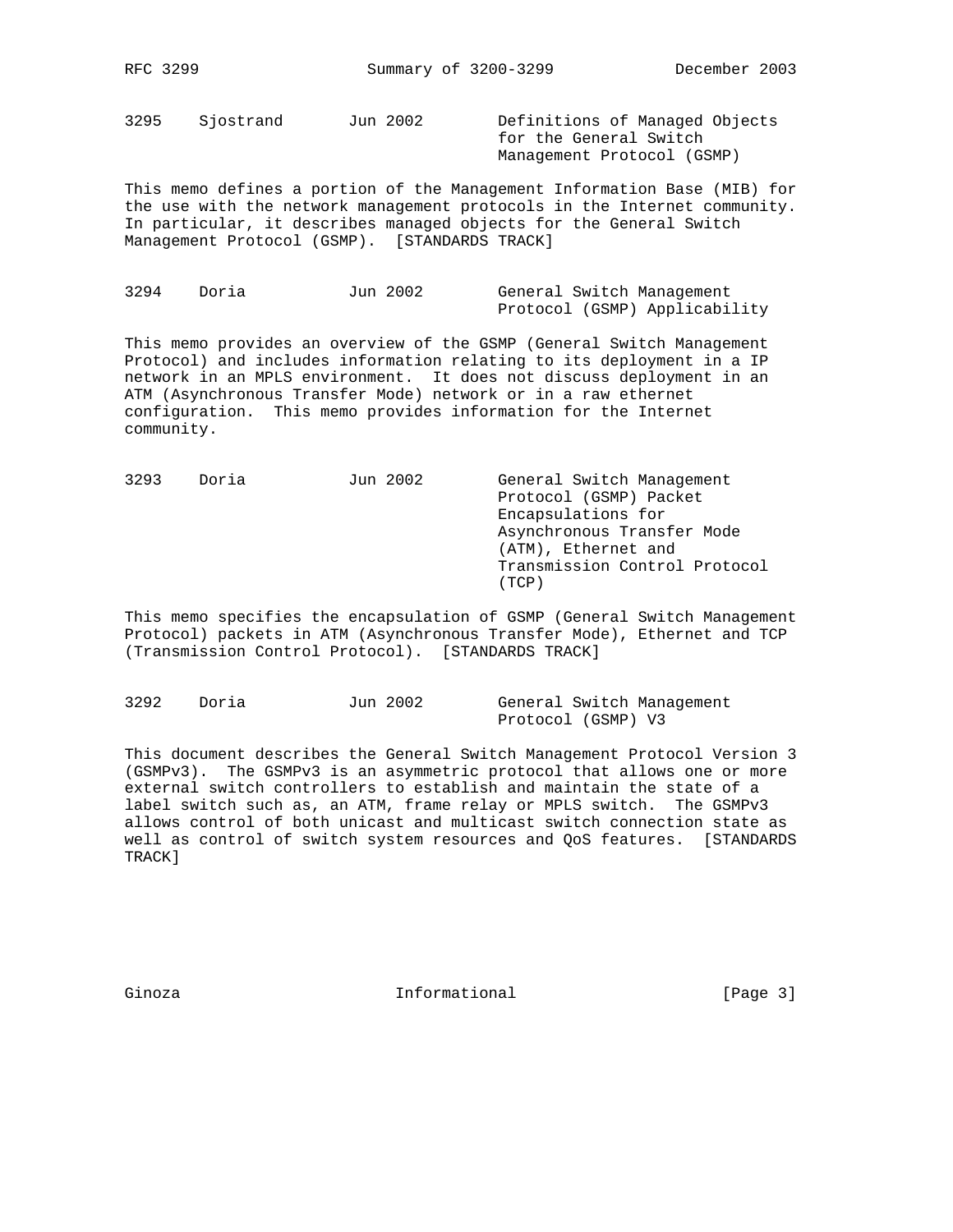3291 Daniele May 2002 Textual Conventions for Internet Network Addresses

This MIB module defines textual conventions to represent commonly used Internet network layer addressing information. The intent is that these textual conventions (TCs) will be imported and used in MIB modules that would otherwise define their own representations. [STANDARDS TRACK]

| 3290 | Bernet | May 2002 |                      | An Informal Management Model |  |
|------|--------|----------|----------------------|------------------------------|--|
|      |        |          | for Diffserv Routers |                              |  |

This document proposes an informal management model of Differentiated Services (Diffserv) routers for use in their management and configuration. This model defines functional datapath elements (e.g., classifiers, meters, actions, marking, absolute dropping, counting, multiplexing), algorithmic droppers, queues and schedulers. It describes possible configuration parameters for these elements and how they might be interconnected to realize the range of traffic conditioning and per-hop behavior (PHB) functionalities described in the Diffserv Architecture. This memo provides information for the Internet community.

| 3289 | Baker | May 2002 | Management Information Base |
|------|-------|----------|-----------------------------|
|      |       |          | for the Differentiated      |
|      |       |          | Services Architecture       |

This memo describes an SMIv2 (Structure of Management Information version 2) MIB for a device implementing the Differentiated Services Architecture. It may be used both for monitoring and configuration of a router or switch capable of Differentiated Services functionality. [STANDARDS TRACK]

3288 O'Tuathail Jun 2002 Using the Simple Object Access Protocol (SOAP) in Blocks Extensible Exchange Protocol (BEEP)

This memo specifies a Simple Object Access Protocol (SOAP) binding to the Blocks Extensible Exchange Protocol core (BEEP). A SOAP binding describes how SOAP messages are transmitted in the network. [STANDARDS TRACK]

Ginoza **Informational Informational** [Page 4]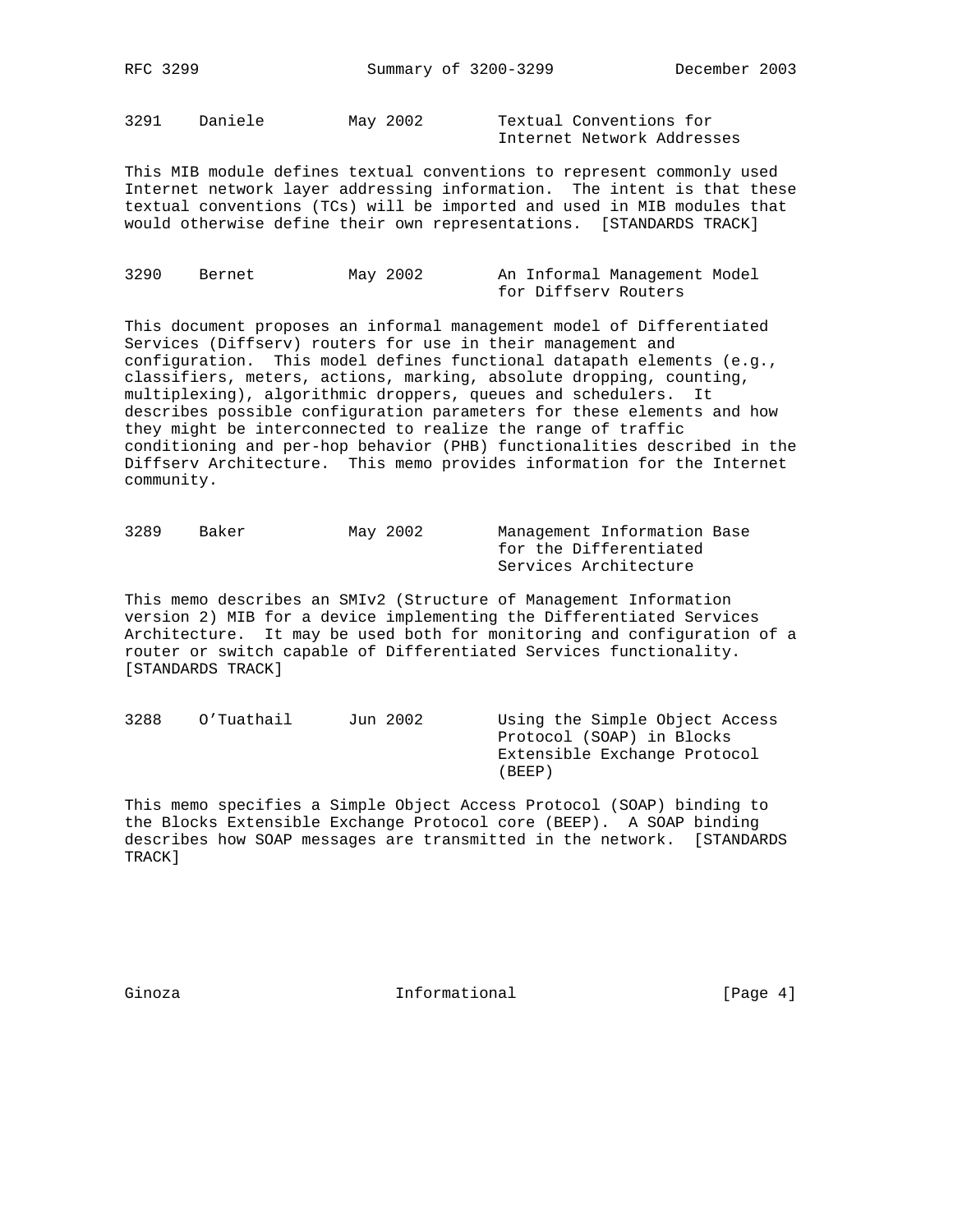Differentiated Services

3287 Bierman Jul 2002 Remote Monitoring MIB Extensions for

This memo defines a portion of the Management Information Base (MIB) for use with network management protocols in the Internet community. In particular, it describes managed objects used for monitoring Differentiated Services (DS) Codepoint usage in packets which contain a DS field, utilizing the monitoring framework defined in the RMON-2 (Remote Network Monitoring Management Version 2) MIB. [STANDARDS TRACK]

| 3286 | Ona | May 2002 |        |  | An Introduction to the Stream |  |  |
|------|-----|----------|--------|--|-------------------------------|--|--|
|      |     |          |        |  | Control Transmission Protocol |  |  |
|      |     |          | (SCTP) |  |                               |  |  |

This document provides a high level introduction to the capabilities supported by the Stream Control Transmission Protocol (SCTP). It is intended as a guide for potential users of SCTP as a general purpose transport protocol. This memo provides information for the Internet community.

3285 Gahrns May 2002 Using Microsoft Word to create Internet Drafts and RFCs

This document describes the steps to configure the Microsoft Word application to produce documents in Internet Draft and RFC format. This memo provides information for the Internet community.

| 3284 | Korn | Jun 2002 | The VCDIFF Generic           |
|------|------|----------|------------------------------|
|      |      |          | Differencing and Compression |
|      |      |          | Data Format                  |

This memo describes VCDIFF, a general, efficient and portable data format suitable for encoding compressed and/or differencing data so that they can be easily transported among computers. [STANDARDS TRACK]

Ginoza **Informational** Informational [Page 5]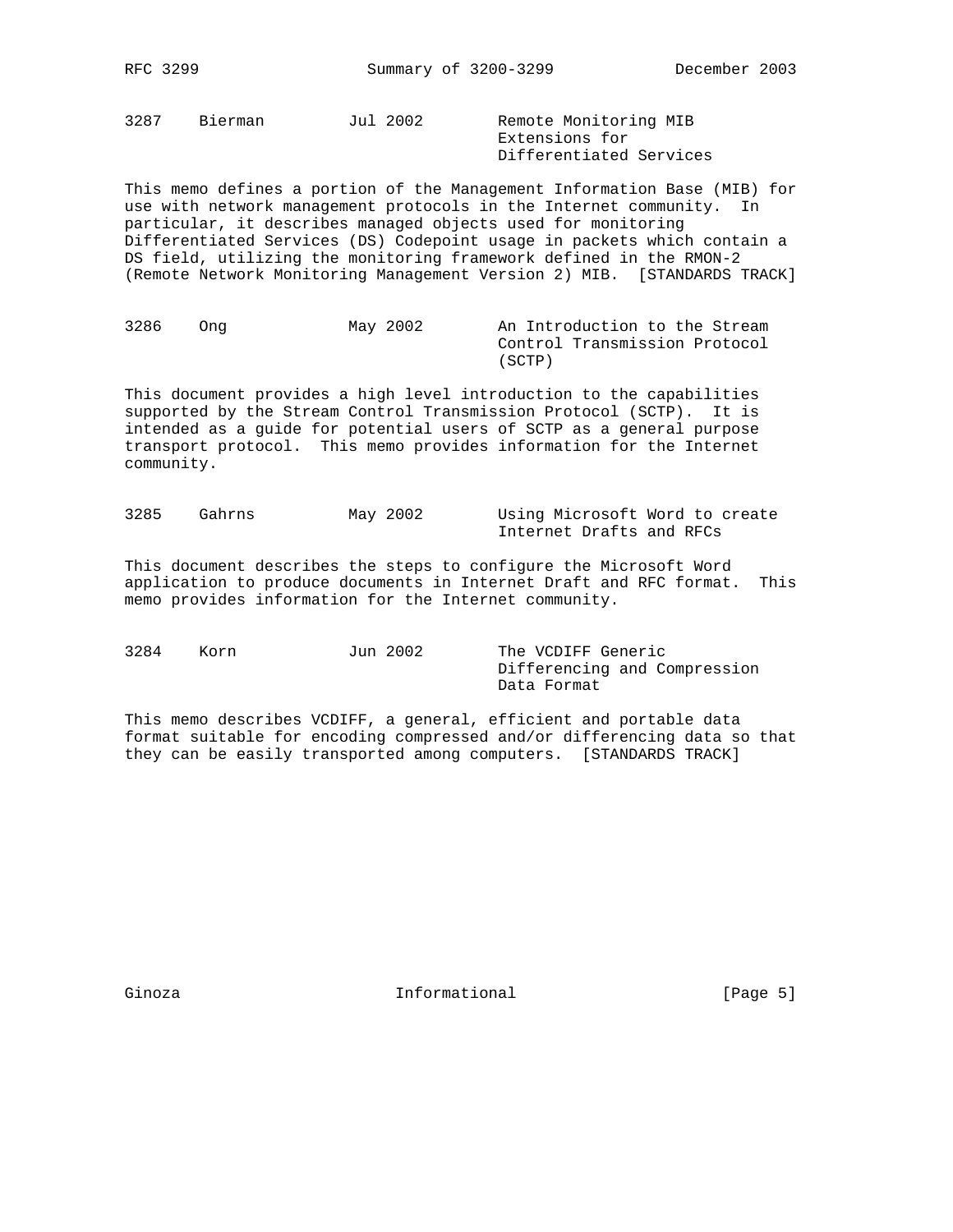3283 Mahoney Jun 2002 Guide to Internet Calendaring

This document describes the various Internet calendaring and scheduling standards and works in progress, and the relationships between them. Its intent is to provide a context for these documents, assist in their understanding, and potentially aid in the design of standards-based calendaring and scheduling systems. The standards addressed are RFC 2445 (iCalendar), RFC 2446 (iTIP), and RFC 2447 (iMIP). The work in progress addressed is "Calendar Access Protocol" (CAP). This document also describes issues and problems that are not solved by these protocols, and that could be targets for future work. This memo provides information for the Internet community.

3282 Alvestrand May 2002 Content Language Headers

This document defines a "Content-language:" header, for use in cases where one desires to indicate the language of something that has RFC 822-like headers, like MIME body parts or Web documents, and an "Accept-Language:" header for use in cases where one wishes to indicate one's preferences with regard to language. [STANDARDS TRACK]

| 3281 | Farrell | Apr 2002 | An Internet Attribute |                         |  |  |  |
|------|---------|----------|-----------------------|-------------------------|--|--|--|
|      |         |          |                       | Certificate Profile for |  |  |  |
|      |         |          |                       | Authorization           |  |  |  |

This specification defines a profile for the use of X.509 Attribute Certificates in Internet Protocols. Attribute certificates may be used in a wide range of applications and environments covering a broad spectrum of interoperability goals and a broader spectrum of operational and assurance requirements. The goal of this document is to establish a common baseline for generic applications requiring broad interoperability as well as limited special purpose requirements. The profile places emphasis on attribute certificate support for Internet electronic mail, IPSec, and WWW security applications. [STANDARDS TRACK]

3280 Housley Apr 2002 Internet X.509 Public Key Infrastructure Certificate and Certificate Revocation List (CRL) Profile

This memo profiles the X.509 v3 certificate and X.509 v2 Certificate Revocation List (CRL) for use in the Internet. [STANDARDS TRACK]

Ginoza **Informational** Informational [Page 6]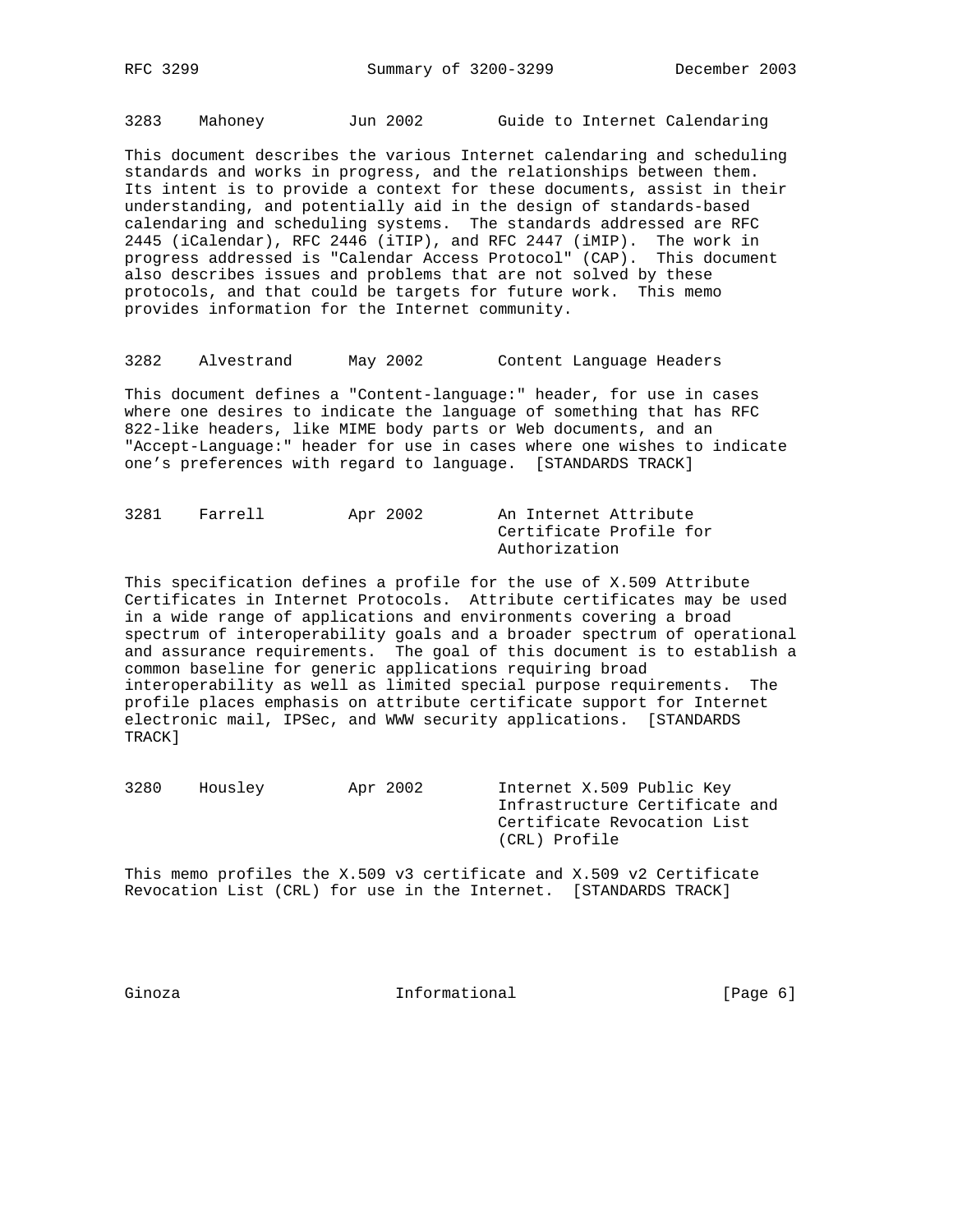3279 Polk Apr 2002 Algorithms and Identifiers for the Internet X.509 Public Key Infrastructure Certificate and Certificate Revocation List (CRL) Profile

This document specifies algorithm identifiers and ASN.1 encoding formats for digital signatures and subject public keys used in the Internet X.509 Public Key Infrastructure (PKI). Digital signatures are used to sign certificates and certificate revocation list (CRLs). Certificates include the public key of the named subject. [STANDARDS TRACK]

| 3278 | Blake-Wilson | Apr 2002 | Use of Elliptic Curve         |
|------|--------------|----------|-------------------------------|
|      |              |          | Cryptography (ECC) Algorithms |
|      |              |          | in Cryptographic Message      |
|      |              |          | Syntax (CMS)                  |

This document describes how to use Elliptic Curve Cryptography (ECC) public-key algorithms in the Cryptographic Message Syntax (CMS). The ECC algorithms support the creation of digital signatures and the exchange of keys to encrypt or authenticate content. The definition of the algorithm processing is based on the ANSI X9.62 standard, developed by the ANSI X9F1 working group, the IEEE 1363 standard, and the SEC 1 standard. This memo provides information for the Internet community.

| 3277 | McPherson | Apr 2002 | Intermediate System to        |  |
|------|-----------|----------|-------------------------------|--|
|      |           |          | Intermediate System (IS-IS)   |  |
|      |           |          | Transient Blackhole Avoidance |  |

This document describes a simple, interoperable mechanism that can be employed in Intermediate System to Intermediate System (IS-IS) networks in order to decrease the data loss associated with deterministic blackholing of packets during transient network conditions. The mechanism proposed here requires no IS-IS protocol changes and is completely interoperable with the existing IS-IS specification. This memo provides information for the Internet community.

Ginoza **Informational** Informational [Page 7]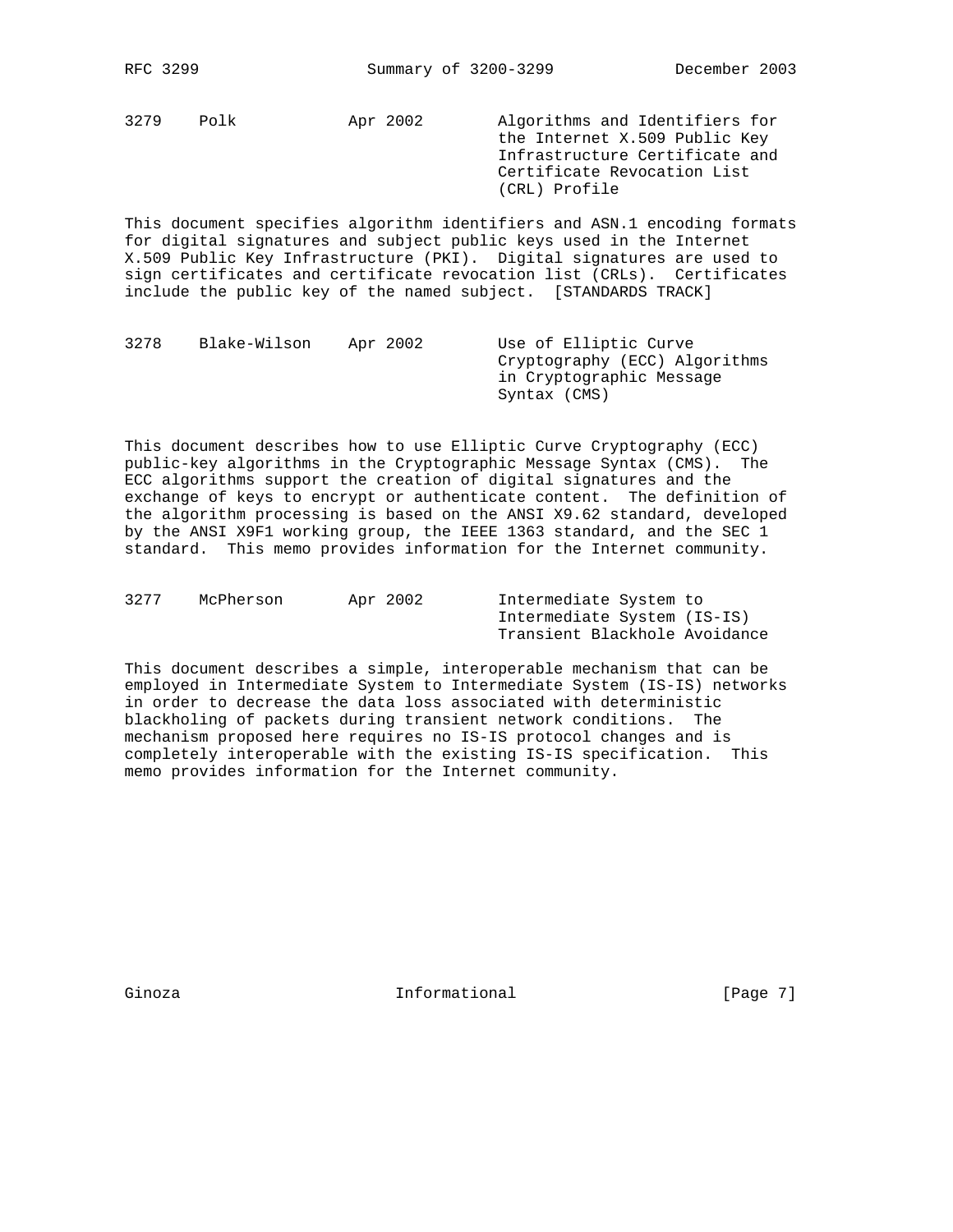3276 Ray May 2002 Definitions of Managed Objects for High Bit-Rate DSL - 2nd generation (HDSL2) and Single-Pair High-Speed Digital Subscriber Line (SHDSL) Lines

This document defines a portion of the Management Information Base (MIB) module for use with network management protocols in the Internet community. In particular, it describes objects used for managing High Bit-Rate DSL - 2nd generation (HDSL2) and Single-Pair High-Speed Digital Subscriber Line (SHDSL) interfaces. [STANDARDS TRACK]

- 3275 Eastlake 3rd Mar 2002 (Extensible Markup Language) XML-Signature Syntax and Processing
- This document specifies XML (Extensible Markup Language) digital signature processing rules and syntax. [STANDARDS TRACK]

3274 Gutmann Jun 2002 Compressed Data Content Type for Cryptographic Message Syntax (CMS)

This document defines a format for using compressed data as a Cryptographic Message Syntax (CMS) content type. Compressing data before transmission provides a number of advantages, including the elimination of data redundancy which could help an attacker, speeding up processing by reducing the amount of data to be processed by later steps (such as signing or encryption), and reducing overall message size. Although there have been proposals for adding compression at other levels (for example at the MIME or SSL level), these don't address the problem of compression of CMS content unless the compression is supplied by an external means (for example by intermixing MIME and CMS). [STANDARDS TRACK]

Ginoza **Informational Informational** [Page 8]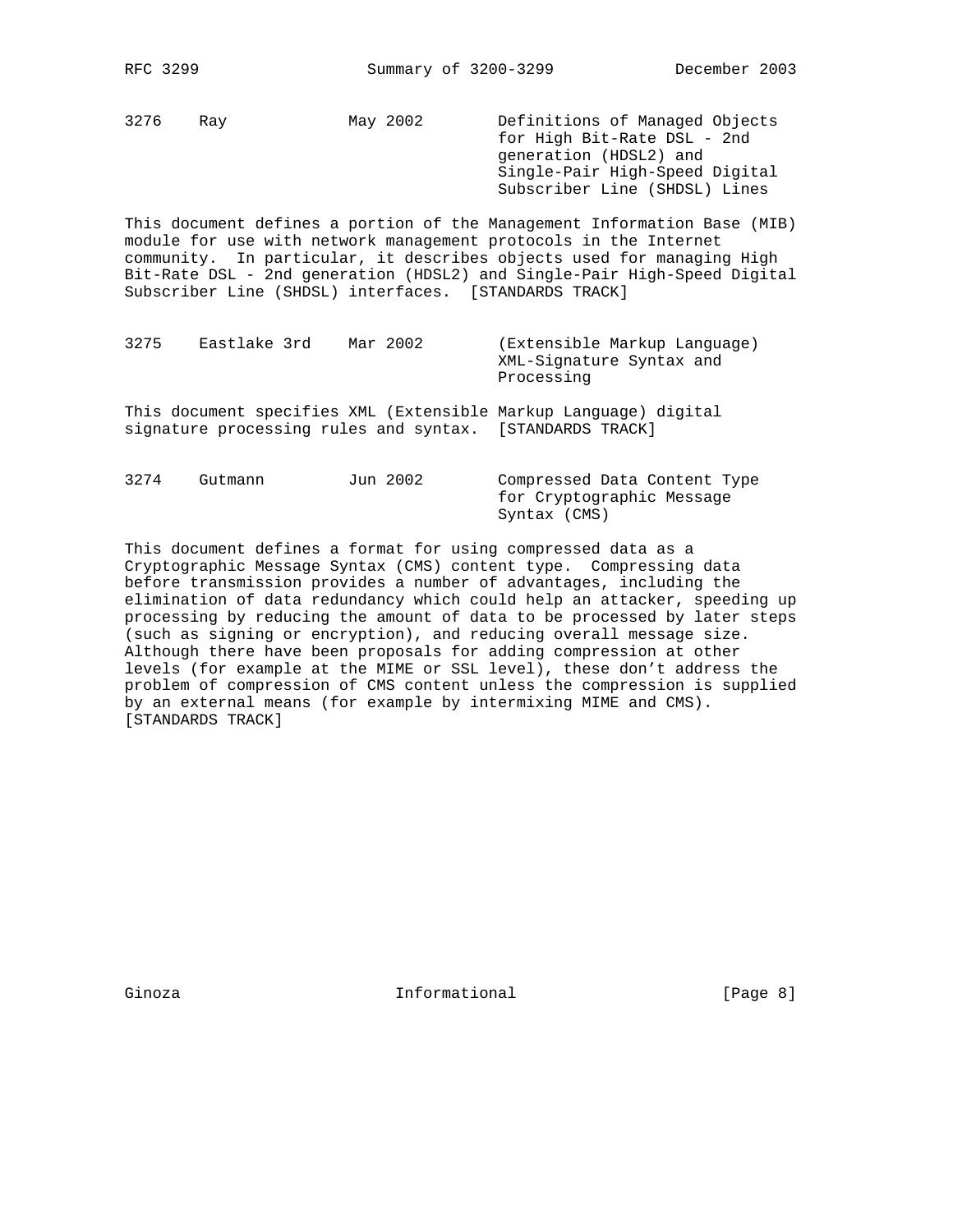3273 Waldbusser Jul 2002 Remote Network Monitoring

 Management Information Base for High Capacity Networks

This memo defines a portion of the Management Information Base (MIB) for use with network management protocols in TCP/IP-based internets. In particular, it defines objects for managing remote network monitoring (RMON) devices for use on high speed networks. This document contains a MIB Module that defines these new objects and also contains definitions of some updated objects from the RMON-MIB in RFC 2819 and the RMON2-MIB in RFC 2021. [PROPOSED STANDARD]

```
3272 Awduche May 2002 Overview and Principles of
                     Internet Traffic Engineering
```
This memo describes the principles of Traffic Engineering (TE) in the Internet. The document is intended to promote better understanding of the issues surrounding traffic engineering in IP networks, and to provide a common basis for the development of traffic engineering capabilities for the Internet. The principles, architectures, and methodologies for performance evaluation and performance optimization of operational IP networks are discussed throughout this document. This memo provides information for the Internet community.

3271 Cerf Apr 2002 The Internet is for Everyone

This document expresses the Internet Society's ideology that the Internet really is for everyone. However, it will only be such if we make it so. This memo provides information for the Internet community.

3270 Le Faucheur May 2002 Multi-Protocol Label Switching (MPLS) Support of Differentiated Services

This document defines a flexible solution for support of Differentiated Services (Diff-Serv) over Multi-Protocol Label Switching (MPLS) networks. [STANDARDS TRACK]

Ginoza **Informational Informational** [Page 9]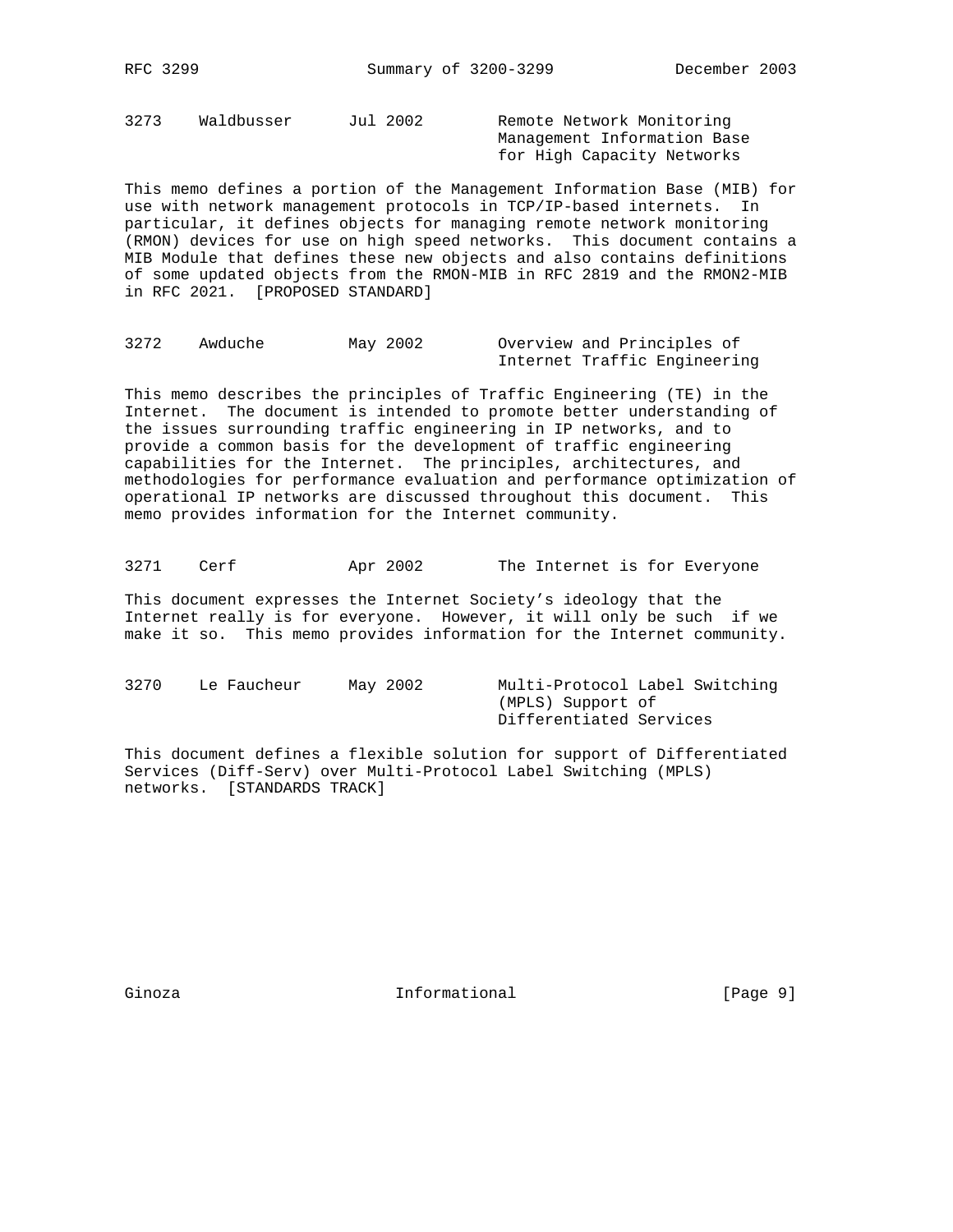3269 Kermode Apr 2002 Author Guidelines for Reliable Multicast Transport (RMT) Building Blocks and Protocol Instantiation documents

This document provides general guidelines to assist the authors of Reliable Multicast Transport (RMT) building block and protocol instantiation definitions. The purpose of these guidelines is to ensure that any building block and protocol instantiation definitions produced contain sufficient information to fully explain their operation and use. In addition these guidelines provide directions to specify modular and clearly defined RMT building blocks and protocol instantiations that can be refined and augmented to safely create new protocols for use in new scenarios for which any existing protocols were not designed. This memo provides information for the Internet community.

| 3268 | Chown | Jun 2002 | Advanced Encryption Standard   |  |  |  |
|------|-------|----------|--------------------------------|--|--|--|
|      |       |          | (AES) Ciphersuites for         |  |  |  |
|      |       |          | Transport Layer Security (TLS) |  |  |  |

This document proposes several new ciphersuites. At present, the symmetric ciphers supported by Transport Layer Security (TLS) are RC2, RC4, International Data Encryption Algorithm (IDEA), Data Encryption Standard (DES), and triple DES. The protocol would be enhanced by the addition of Advanced Encryption Standard (AES) ciphersuites. [STANDARDS TRACK]

| 3267 | Sioberg | Jun 2002 | Real-Time Transport Protocol  |
|------|---------|----------|-------------------------------|
|      |         |          | (RTP) Payload Format and File |
|      |         |          | Storage Format for the        |
|      |         |          | Adaptive Multi-Rate (AMR) and |
|      |         |          | Adaptive Multi-Rate Wideband  |
|      |         |          | (AMR-WB) Audio Codecs         |
|      |         |          |                               |

This document specifies a real-time transport protocol (RTP) payload format to be used for Adaptive Multi-Rate (AMR) and Adaptive Multi-Rate Wideband (AMR-WB) encoded speech signals. The payload format is designed to be able to interoperate with existing AMR and AMR-WB transport formats on non-IP networks. In addition, a file format is specified for transport of AMR and AMR-WB speech data in storage mode applications such as email. Two separate MIME type registrations are included, one for AMR and one for AMR-WB, specifying use of both the RTP payload format and the storage format. [STANDARDS TRACK]

Ginoza **Informational Informational** [Page 10]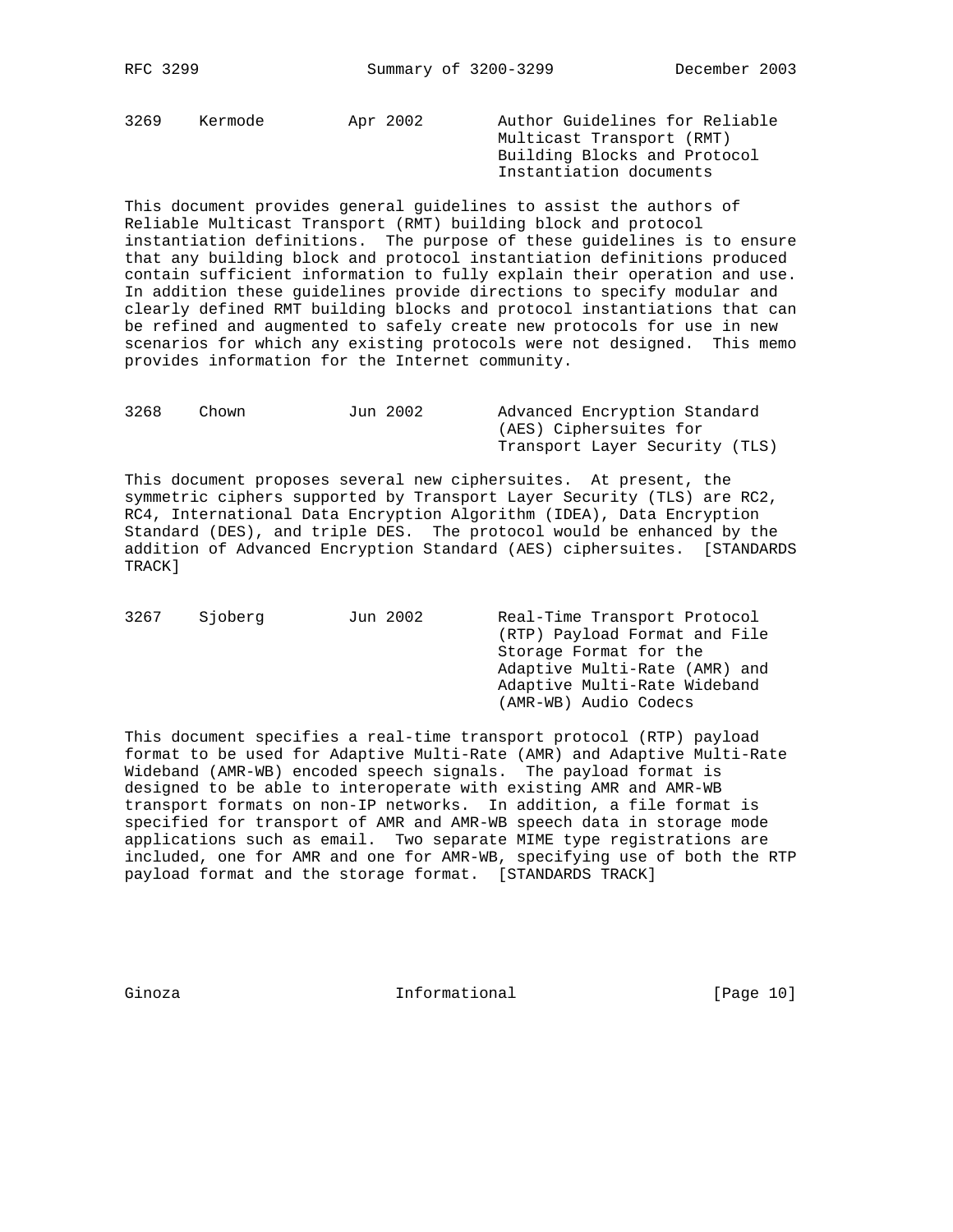3266 Olson Jun 2002 Support for IPv6 in Session Description Protocol (SDP)

This document describes the use of Internet Protocol Version 6 (IPv6) addresses in conjunction with the Session Description Protocol (SDP). Specifically, this document clarifies existing text in SDP with regards to the syntax of IPv6 addresses. [STANDARDS TRACK]

| 3265 | Roach | Jun 2002 | Session Initiation Protocol |
|------|-------|----------|-----------------------------|
|      |       |          | (SIP)-Specific Event        |
|      |       |          | Notification                |

This document describes an extension to the Session Initiation Protocol (SIP). The purpose of this extension is to provide an extensible framework by which SIP nodes can request notification from remote nodes indicating that certain events have occurred. [STANDARDS TRACK]

| 3264 | Rosenberg | Jun 2002 | An Offer/Answer Model with the |
|------|-----------|----------|--------------------------------|
|      |           |          | Session Description Protocol   |
|      |           |          | (SDP)                          |

This document defines a mechanism by which two entities can make use of the Session Description Protocol (SDP) to arrive at a common view of a multimedia session between them. In the model, one participant offers the other a description of the desired session from their perspective, and the other participant answers with the desired session from their perspective. This offer/answer model is most useful in unicast sessions where information from both participants is needed for the complete view of the session. The offer/answer model is used by protocols like the Session Initiation Protocol (SIP). [STANDARDS TRACK]

| 3263 | Rosenberg | Jun 2002 |  | Session Initiation Protocol |  |
|------|-----------|----------|--|-----------------------------|--|
|      |           |          |  | (SIP): Locating SIP Servers |  |

The Session Initiation Protocol (SIP) uses DNS procedures to allow a client to resolve a SIP Uniform Resource Identifier (URI) into the IP address, port, and transport protocol of the next hop to contact. It also uses DNS to allow a server to send a response to a backup client if the primary client has failed. This document describes those DNS procedures in detail. [STANDARDS TRACK]

Ginoza **Informational** Informational [Page 11]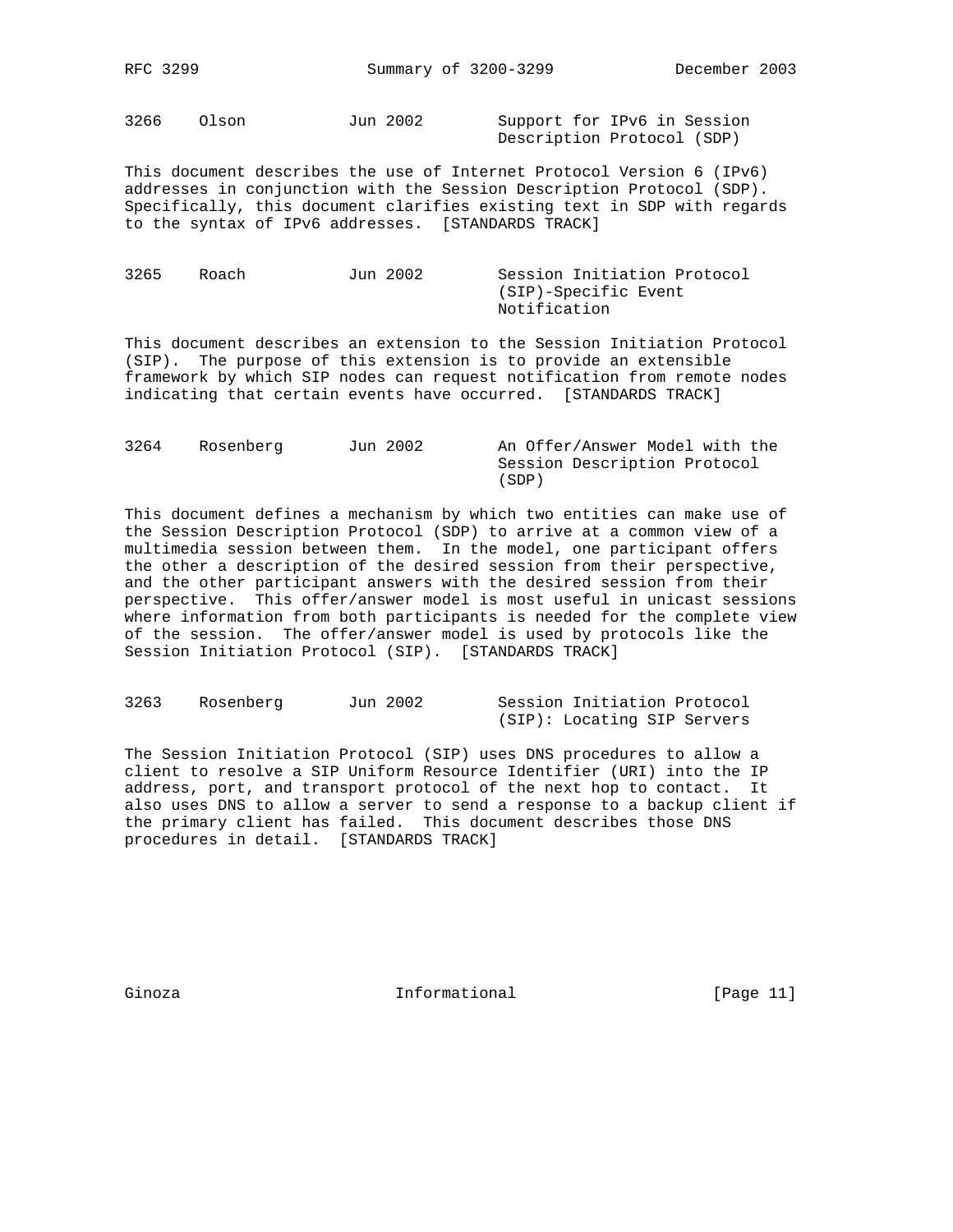3262 Rosenberg Jun 2002 Reliability of Provisional

 Responses in the Session Initiation Protocol (SIP)

This document specifies an extension to the Session Initiation Protocol (SIP) providing reliable provisional response messages. This extension uses the option tag 100rel and defines the Provisional Response ACKnowledgement (PRACK) method. [STANDARDS TRACK]

| 3261 | Rosenberg | Jun 2002 |          | SIP: Session Initiation |
|------|-----------|----------|----------|-------------------------|
|      |           |          | Protocol |                         |

This document describes Session Initiation Protocol (SIP), an application-layer control (signaling) protocol for creating, modifying, and terminating sessions with one or more participants. These sessions include Internet telephone calls, multimedia distribution, and multimedia conferences. [STANDARDS TRACK]

| 3260 | Grossman | Apr 2002 |  | New Terminology and         |  |
|------|----------|----------|--|-----------------------------|--|
|      |          |          |  | Clarifications for Diffserv |  |

This memo captures Diffserv working group agreements concerning new and improved terminology, and provides minor technical clarifications. It is intended to update RFC 2474, RFC 2475 and RFC 2597. When RFCs 2474 and 2597 advance on the standards track, and RFC 2475 is updated, it is intended that the revisions in this memo will be incorporated, and that this memo will be obsoleted by the new RFCs. This memo provides information for the Internet community.

3259 Ott Apr 2002 A Message Bus for Local Coordination

The local Message Bus (Mbus) is a light-weight message-oriented coordination protocol for group communication between application components. The Mbus provides automatic location of communication peers, subject based addressing, reliable message transfer and different types of communication schemes. The protocol is layered on top of IP multicast and is specified for IPv4 and IPv6. The IP multicast scope is limited to link-local multicast. This document specifies the Mbus protocol, i.e., message syntax, addressing and transport mechanisms. This memo provides information for the Internet community.

Ginoza **Informational** Informational [Page 12]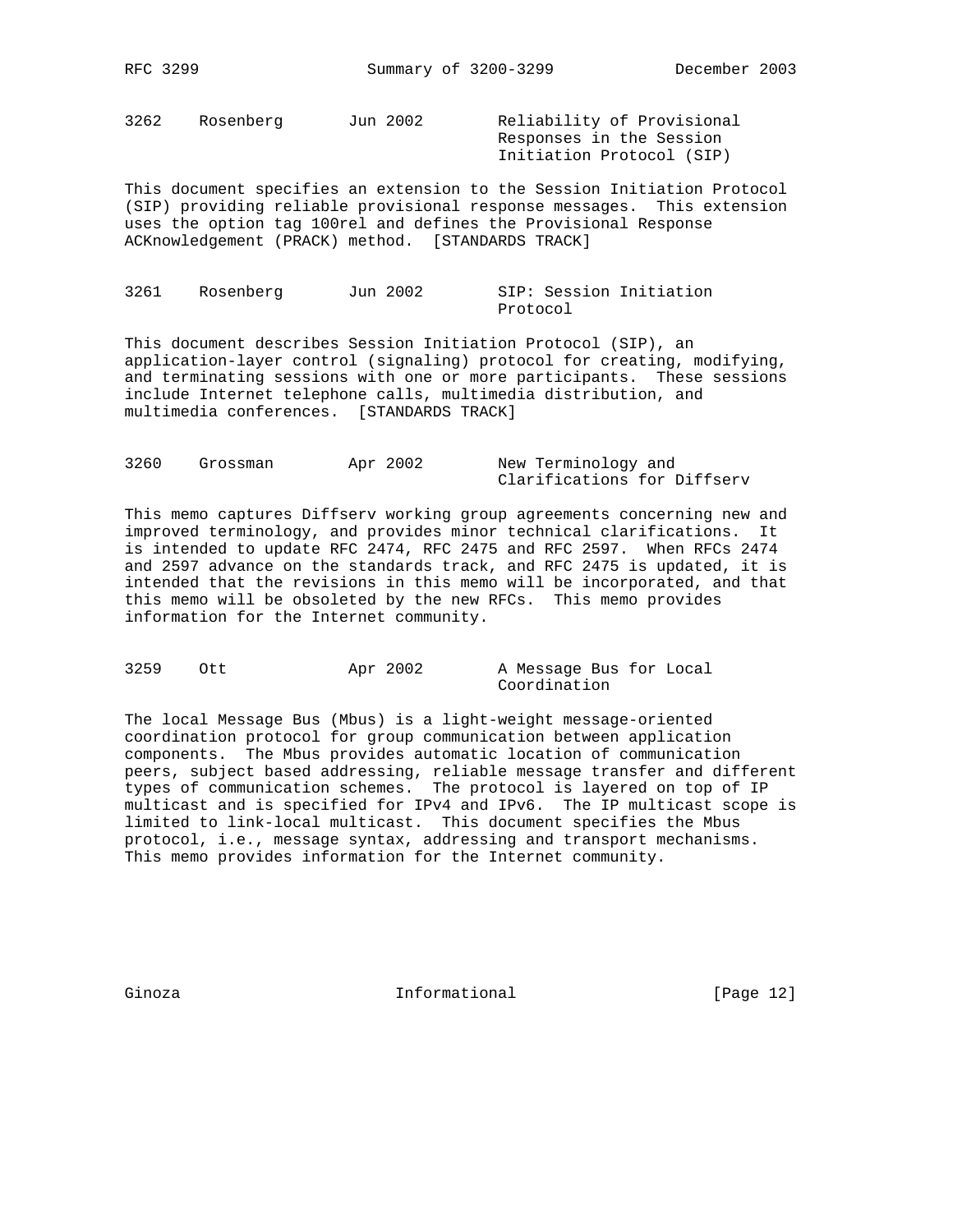3258 Hardie Apr 2002 Distributing Authoritative

 Name Servers via Shared Unicast Addresses

This memo describes a set of practices intended to enable an authoritative name server operator to provide access to a single named server in multiple locations. The primary motivation for the development and deployment of these practices is to increase the distribution of Domain Name System (DNS) servers to previously underserved areas of the network topology and to reduce the latency for DNS query responses in those areas. This memo provides information for the Internet community.

| 3257 | Coene | Apr 2002 | Stream Control Transmission |
|------|-------|----------|-----------------------------|
|      |       |          | Protocol Applicability      |
|      |       |          | Statement                   |

This document describes the applicability of the Stream Control Transmission Protocol (SCTP). It also contrasts SCTP with the two dominant transport protocols, User Datagram Protocol (UDP) & Transmission Control Protocol (TCP), and gives some guidelines for when best to use SCTP and when not best to use SCTP. This memo provides information for the Internet community.

| 3256 | Jones | Apr 2002 | The DOCSIS (Data-Over-Cable   |
|------|-------|----------|-------------------------------|
|      |       |          | Service Interface             |
|      |       |          | Specifications) Device Class  |
|      |       |          | DHCP (Dynamic Host            |
|      |       |          | Configuration Protocol) Relay |
|      |       |          | Agent Information Sub-option  |
|      |       |          |                               |

This document proposes a new sub-option to the DHCP (Dynamic Host Configuration Protocol) Relay Agent Information Option. [STANDARDS TRACK]

Ginoza **Informational Informational** [Page 13]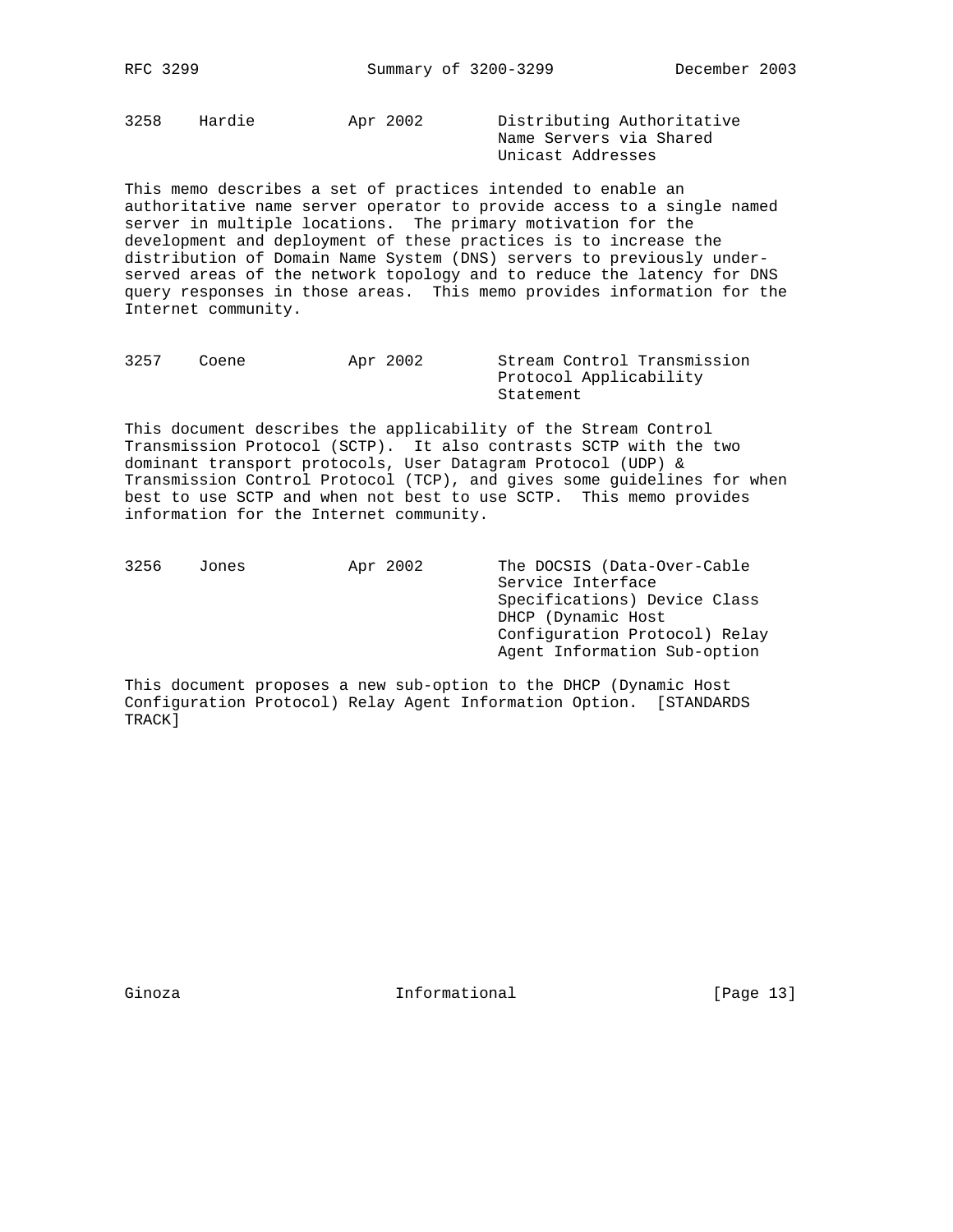3255 Jones Apr 2002 Extending Point-to-Point

 Protocol (PPP) over Synchronous Optical NETwork/Synchronous Digital Hierarchy (SONET/SDH) with virtual concatenation, high order and low order payloads

This document describes an extension to the mapping of Point-to-Point Protocol (PPP) into Synchronous Optical NETwork/Synchronous Digital Hierarchy (SONET/SDH) to include the use of SONET/SDH SPE/VC virtual concatenation and the use of both high order and low order payloads. [STANDARDS TRACK]

| 3254 | Alvestrand | Apr 2002 | Definitions for talking about |  |  |
|------|------------|----------|-------------------------------|--|--|
|      |            |          | directories                   |  |  |

When discussing systems for making information accessible through the Internet in standardized ways, it may be useful if the people who are discussing it have a common understanding of the terms they use. For example, a reference to this document would give one the power to agree that the DNS (Domain Name System) is a global lookup repository with perimeter integrity and loose, converging consistency. On the other hand, a LDAP (Lightweight Directory Access Protocol) directory server is a local, centralized repository with both lookup and search capability. This document discusses one group of such systems which is known under the term, "directories". This memo provides information for the Internet community.

| 3253 | Clemm | Mar 2002 | Versioning Extensions to  |
|------|-------|----------|---------------------------|
|      |       |          | WebDAV (Web Distributed   |
|      |       |          | Authoring and Versioning) |

This document specifies a set of methods, headers, and resource types that define the WebDAV (Web Distributed Authoring and Versioning) versioning extensions to the HTTP/1.1 protocol. [STANDARDS TRACK]

3252 Kennedy 1 April 2002 Binary Lexical Octet Ad-hoc Transport

This document defines a reformulation of IP and two transport layer protocols (TCP and UDP) as XML applications. This memo provides information for the Internet community.

Ginoza **Informational** Informational [Page 14]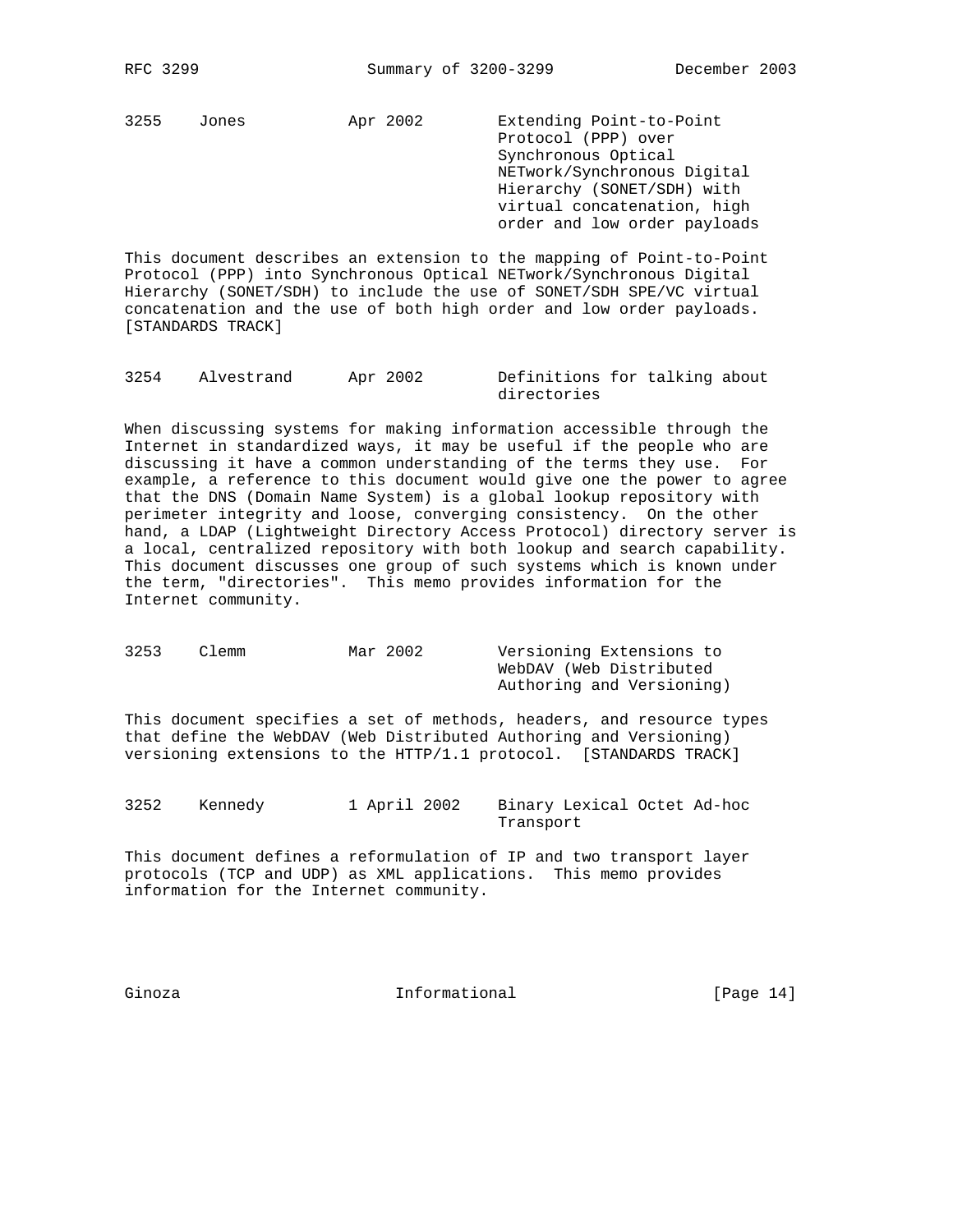3251 Rajagopalan 1 April 2002 Electricity over IP

Mostly Pointless Lamp Switching (MPLampS) is an architecture for carrying electricity over IP (with an MPLS control plane). According to our marketing department, MPLampS has the potential to dramatically lower the price, ease the distribution and usage, and improve the manageability of delivering electricity. This document is motivated by such work as SONET/SDH over IP/MPLS (with apologies to the authors). Readers of the previous work have been observed scratching their heads and muttering, "What next?". This document answers that question. This memo provides information for the Internet community.

3250 McIntyre Sep 2002 Tag Image File Format Fax eXtended (TIFF-FX) image/tiff-fx MIME Sub-type Registration

This document describes the registration of the MIME sub-type image/tiff-fx. The encodings are defined by File Format for Internet Fax and its extensions. [STANDARDS TRACK]

3249 Cancio Sep 2002 Implementers Guide for Facsimile Using Internet Mail

This document is intended for the implementers of software that use email to send to facsimiles using RFC 2305 and 2532. This is an informational document and its guidelines do not supersede the referenced documents. This memo provides information for the Internet community.

Ginoza **Informational Informational** [Page 15]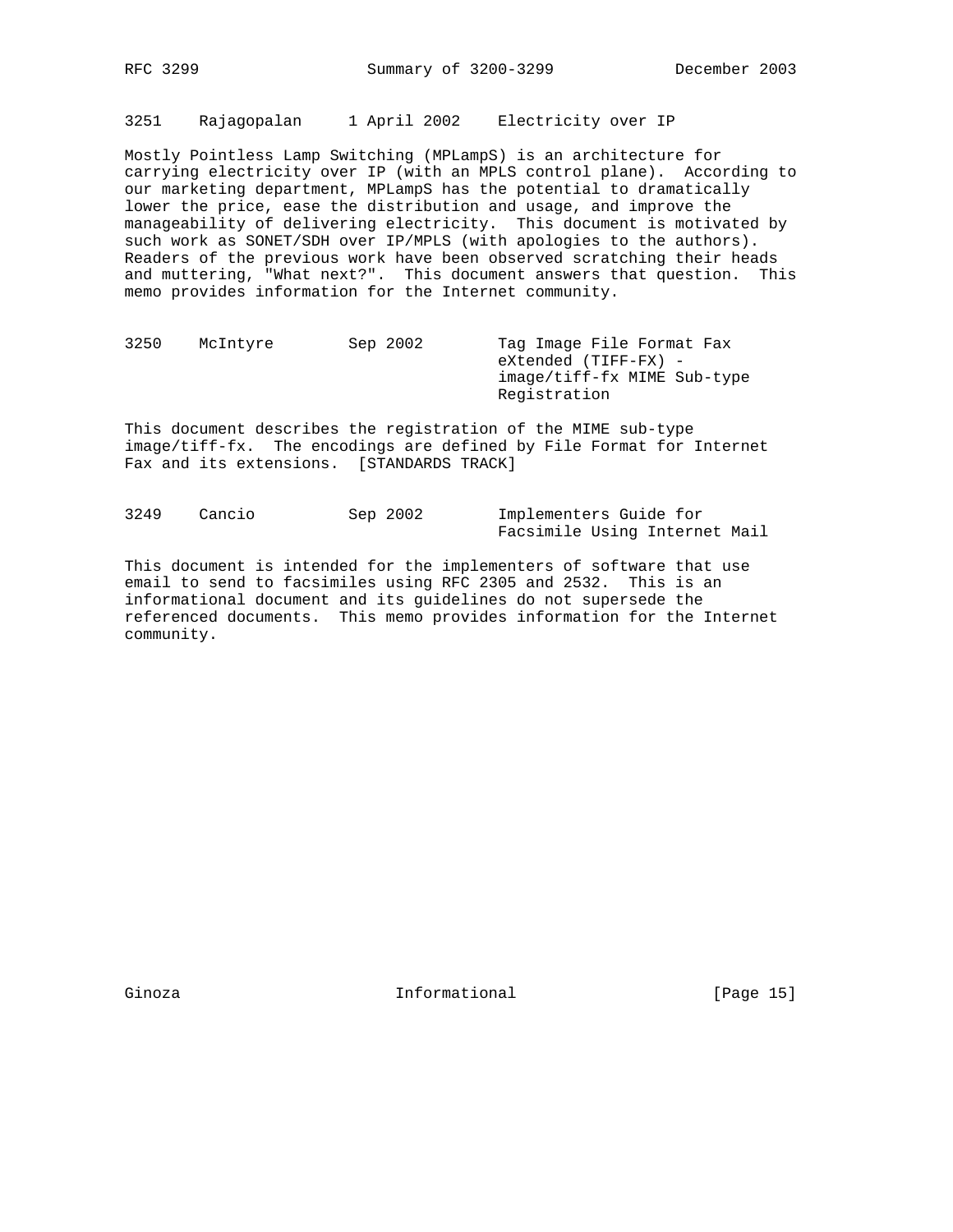3248 Armitage Mar 2002 A Delay Bound alternative

revision of RFC 2598

For historical interest, this document captures the EF Design Team's proposed solution, preferred by the original authors of RFC 2598 but not adopted by the working group in December 2000. The original definition of EF was based on comparison of forwarding on an unloaded network. This experimental Delay Bound (DB) PHB requires a bound on the delay of packets due to other traffic in the network. At the Pittsburgh IETF meeting in August 2000, the Differentiated Services working group faced serious questions regarding RFC 2598 - the group's standards track definition of the Expedited Forwarding (EF) Per Hop Behavior (PHB). An 'EF Design Team' volunteered to develop a re-expression of RFC 2598, bearing in mind the issues raised in the DiffServ group. At the San Diego IETF meeting in December 2000 the DiffServ working group decided to pursue an alternative re-expression of the EF PHB. This memo provides information for the Internet community.

| 3247 | Charny | Mar 2002 | Supplemental Information for |
|------|--------|----------|------------------------------|
|      |        |          | the New Definition of the EF |
|      |        |          | PHB (Expedited Forwarding    |
|      |        |          | Per-Hop Behavior)            |
|      |        |          |                              |

This document was written during the process of clarification of RFC2598 "An Expedited Forwarding PHB" that led to the publication of revised specification of EF "An Expedited Forwarding PHB". Its primary motivation is providing additional explanation to the revised EF definition and its properties. The document also provides additional implementation examples and gives some guidance for computation of the numerical parameters of the new definition for several well known schedulers and router architectures. This memo provides information for the Internet community.

3246 Davie Mar 2002 An Expedited Forwarding PHB (Per-Hop Behavior)

This document defines a PHB (per-hop behavior) called Expedited Forwarding (EF). The PHB is a basic building block in the Differentiated Services architecture. EF is intended to provide a building block for low delay, low jitter and low loss services by ensuring that the EF aggregate is served at a certain configured rate. This document obsoletes RFC 2598. [STANDARDS TRACK]

Ginoza **Informational Informational** [Page 16]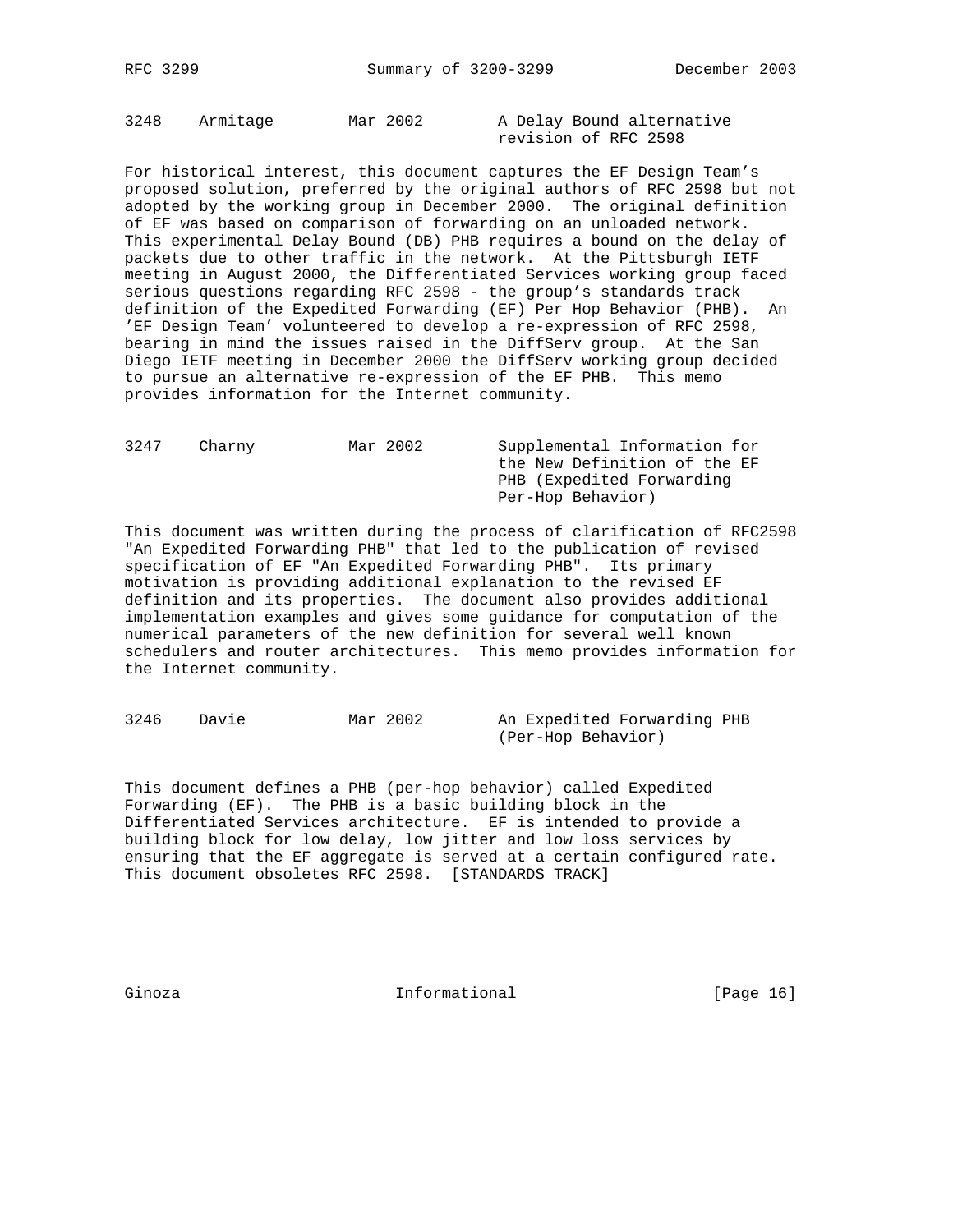3245 Klensin, Ed. Mar 2002 The History and Context of Telephone Number Mapping (ENUM) Operational Decisions: Informational Documents Contributed to ITU-T Study Group 2 (SG2)

RFC 2916 assigned responsibility for a number of administrative and operational details of Telephone Number Mapping (ENUM) to the IAB. It also anticipated that ITU would take responsibility for determining the legitimacy and appropriateness of applicants for delegation of "country code"-level subdomains of the top-level ENUM domain. Recently, three memos have been prepared for the ITU-T Study Group 2 (SG2) to explain the background of, and reasoning for, the relevant decisions. The IAB has also supplied a set of procedural instructions to the RIPE NCC for implementation of their part of the model. The content of the three memos is provided in this document for the information of the IETF community.

| 3244 | Swift | Feb 2002 | Microsoft Windows 2000       |
|------|-------|----------|------------------------------|
|      |       |          | Kerberos Change Password and |
|      |       |          | Set Password Protocols       |

This memo specifies Microsoft's Windows 2000 Kerberos change password and set password protocols. The Windows 2000 Kerberos change password protocol interoperates with the original Kerberos change password protocol. Change password is a request reply protocol that includes a KRB\_PRIV message that contains the new password for the user. This memo provides information for the Internet community.

| 3243 | Jonsson | Apr 2002 | RObust Header Compression |
|------|---------|----------|---------------------------|
|      |         |          | (ROHC): Requirements and  |
|      |         |          | Assumptions for 0-byte    |
|      |         |          | IP/UDP/RTP Compression    |
|      |         |          |                           |

This document contains requirements for the 0-byte IP/UDP/RTP (Internet Protocol/User Datagram Protocol/Real-Time Transport Protocol) header compression scheme to be developed by the Robust Header Compression (ROHC) Working Group. It also includes the basic assumptions for the typical link layers over which 0-byte compression may be implemented, and assumptions about its usage in general.

Ginoza **Informational** Informational [Page 17]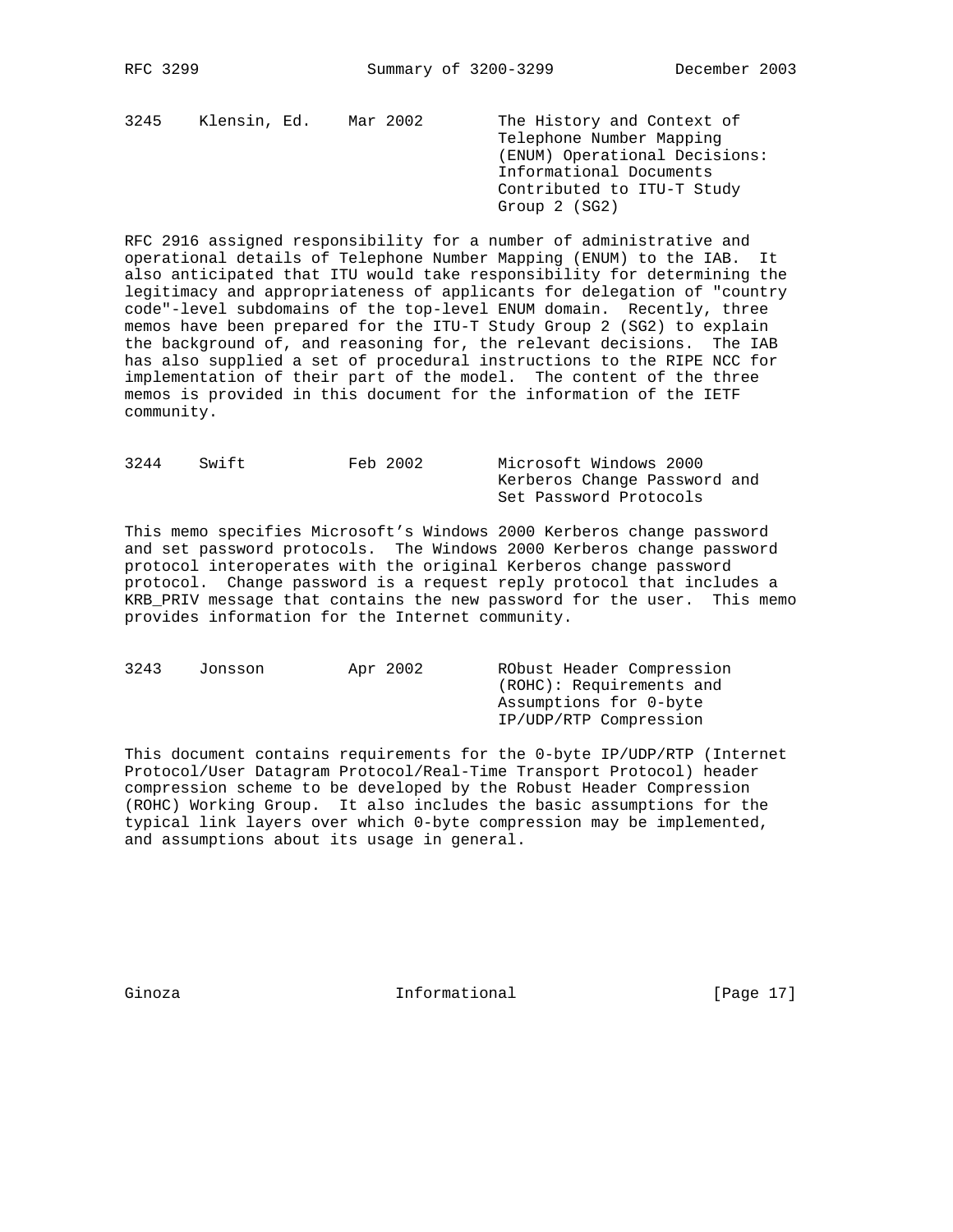3242 Jonsson Apr 2002 RObust Header Compression

 (ROHC): A Link-Layer Assisted Profile for IP/UDP/RTP

This document defines a ROHC (Robust Header Compression) profile for compression of IP/UDP/RTP (Internet Protocol/User Datagram Protocol/Real-Time Transport Protocol) packets, utilizing functionality provided by the lower layers to increase compression efficiency by completely eliminating the header for most packets during optimal operation. The profile is built as an extension to the ROHC RTP profile. It defines additional mechanisms needed in ROHC, states requirements on the assisting layer to guarantee transparency, and specifies general logic for compression and decompression making use of this header-free packet. [STANDARDS TRACK]

| 3241 | Bormann | Apr 2002 |                 | Robust Header Compression |
|------|---------|----------|-----------------|---------------------------|
|      |         |          | (ROHC) over PPP |                           |

This document describes an option for negotiating the use of robust header compression (ROHC) on IP datagrams transmitted over the Pointto-Point Protocol (PPP). It defines extensions to the PPP Control Protocols for IPv4 and IPv6. [STANDARDS TRACK]

| Clunie | Digital Imaging and         |
|--------|-----------------------------|
|        | Communications in Medicine  |
|        | (DICOM) - Application/dicom |
|        | MIME Sub-type Registration  |
|        | Feb 2002                    |

This document describes the registration of the MIME sub-type application/dicom (Digital Imaging and Communications in Medicine). The baseline encoding is defined by the DICOM Standards Committee in "Digital Imaging and Communications in Medicine". This memo provides information for the Internet community.

Ginoza **Informational Informational** [Page 18]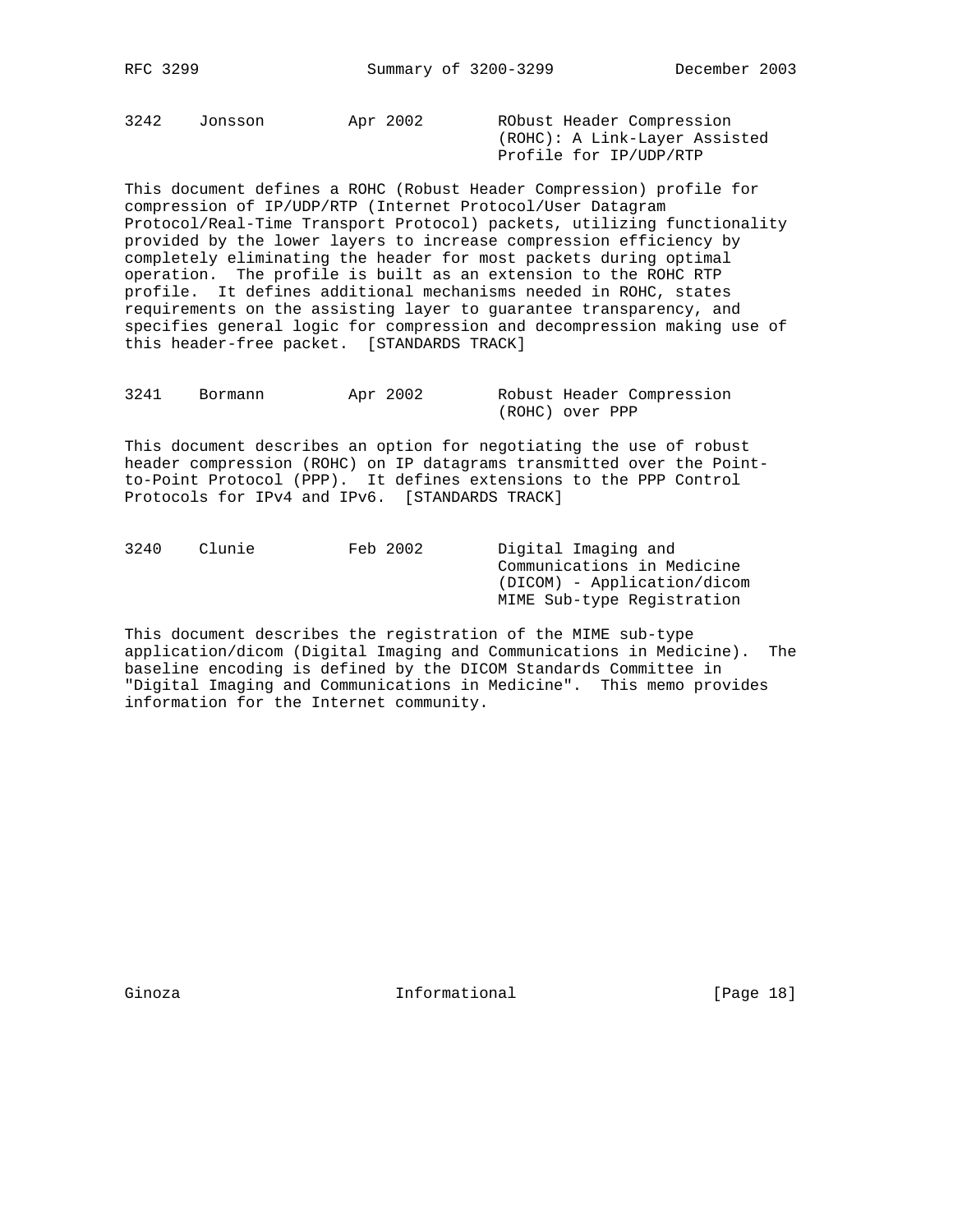3239 Kugler Feb 2002 Internet Printing Protocol (IPP): Requirements for Job, Printer, and Device Administrative Operations

This document specifies the requirements and uses cases for some optional administrative operations for use with the Internet Printing Protocol (IPP) version 1.0 and version 1.1. Some of these administrative operations operate on the IPP Job and Printer objects. The remaining operations operate on a new Device object that more closely models a single output device. This memo provides information for the Internet community.

| 3238 | IAB | Jan 2002 | IAB Architectural and Policy |
|------|-----|----------|------------------------------|
|      |     |          | Considerations for Open      |
|      |     |          | Pluggable Edge Services      |

This document includes comments and recommendations by the IAB on some architectural and policy issues related to the chartering of Open Pluggable Edge Services (OPES) in the IETF. OPES are services that would be deployed at application-level intermediaries in the network, for example, at a web proxy cache between the origin server and the client. These intermediaries would transform or filter content, with the explicit consent of either the content provider or the end user. This memo provides information for the Internet community.

3237 Tuexen Jan 2002 Requirements for Reliable Server Pooling

This document defines a basic set of requirements for reliable server pooling. This memo provides information for the Internet community.

3236 Baker Feb 2002 The 'application/xhtml+xml' Media Type

This document defines the 'application/xhtml+xml' MIME media type for XHTML based markup languages; it is not intended to obsolete any previous IETF documents, in particular RFC 2854 which registers 'text/html'. This memo provides information for the Internet community.

Ginoza **Informational** Informational [Page 19]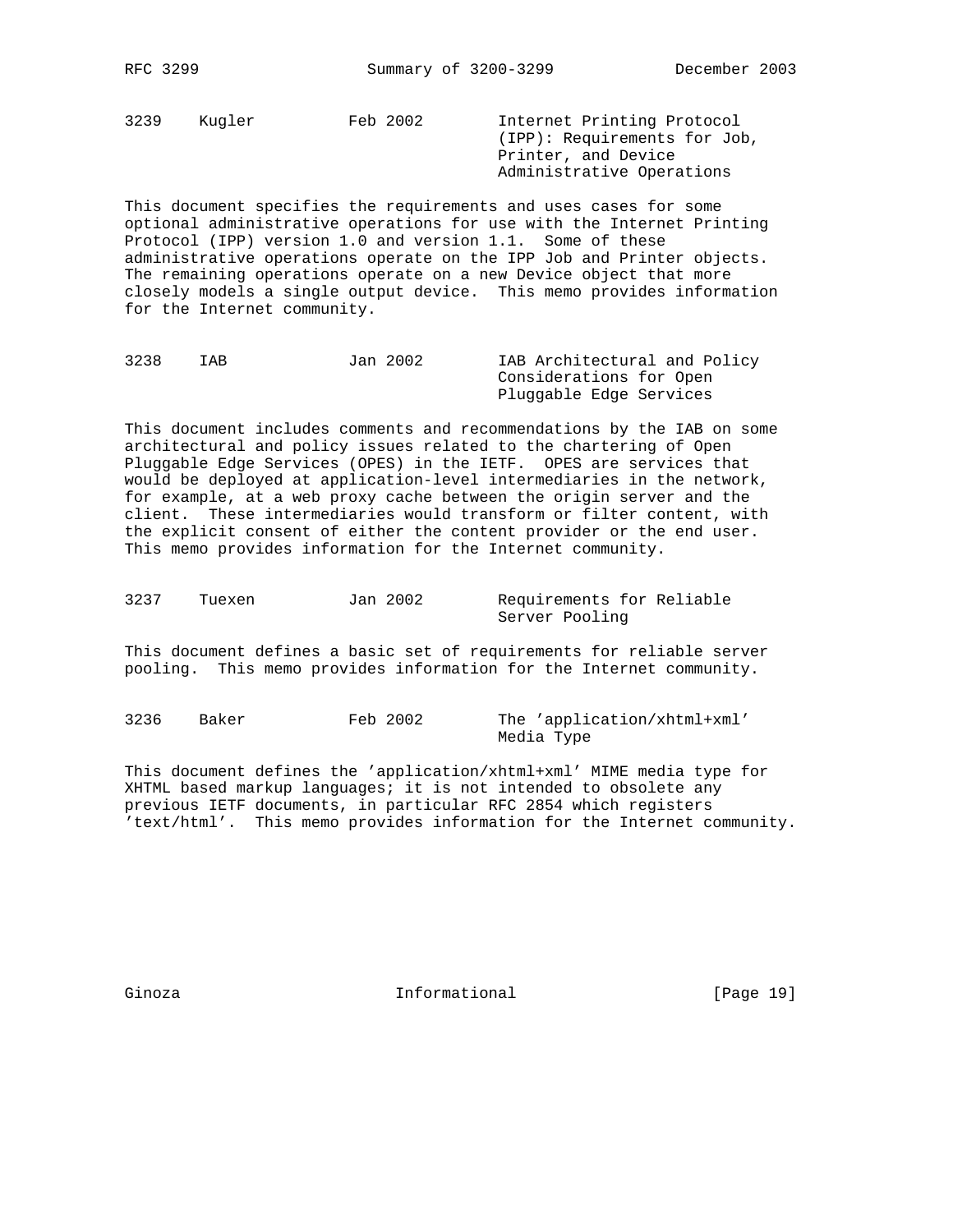3235 Senie Jan 2002 Network Address Translator

 (NAT)-Friendly Application Design Guidelines

This document discusses those things that application designers might wish to consider when designing new protocols. While many common Internet applications will operate cleanly in the presence of Network Address Translators, others suffer from a variety of problems when crossing these devices. Guidelines are presented herein to help ensure new protocols and applications will, to the extent possible, be compatible with NAT (Network Address Translation). This memo provides information for the Internet community.

3234 Carpenter Feb 2002 Middleboxes: Taxonomy and Issues

This document is intended as part of an IETF discussion about "middleboxes" - defined as any intermediary box performing functions apart from normal, standard functions of an IP router on the data path between a source host and destination host. This document establishes a catalogue or taxonomy of middleboxes, cites previous and current IETF work concerning middleboxes, and attempts to identify some preliminary conclusions. It does not, however, claim to be definitive. This memo provides information for the Internet community.

3233 Hoffman Feb 2002 Defining the IETF

This document gives a more concrete definition of "the IETF" as it understood today. Many RFCs refer to "the IETF". Many important IETF documents speak of the IETF as if it were an already-defined entity. However, no IETF document correctly defines what the IETF is. This document specifies an Internet Best Current Practices for the Internet Community, and requests discussion and suggestions for improvements.

3232 Reynolds Jan 2002 Assigned Numbers: RFC 1700 is Replaced by an On-line Database

This memo obsoletes RFC 1700 (STD 2) "Assigned Numbers", which contained an October 1994 snapshot of assigned Internet protocol parameters. This memo provides information for the Internet community.

Ginoza **Informational Informational** [Page 20]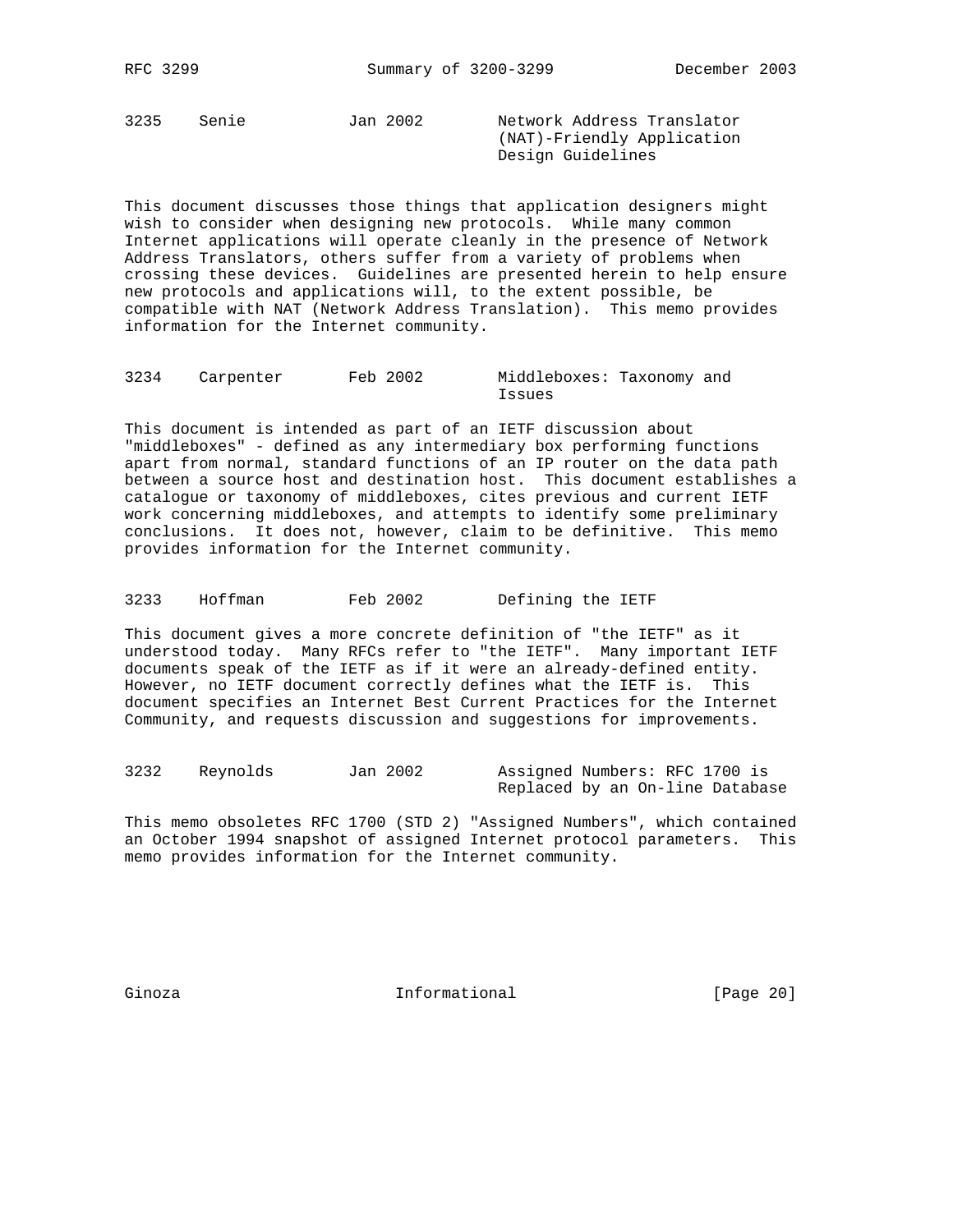RFC 3299 Summary of 3200-3299 December 2003

3231 Levi Jan 2002 Definitions of Managed Objects

 for Scheduling Management Operations

This memo defines a portion of the Management Information Base (MIB) for use with network management protocols in the Internet community. In particular, it describes a set of managed objects that are used to schedule management operations periodically or at specified dates and times. [STANDARDS TRACK]

3230 Mogul Jan 2002 Instance Digests in HTTP

HTTP/1.1 defines a Content-MD5 header that allows a server to include a digest of the response body. However, this is specifically defined to cover the body of the actual message, not the contents of the full file (which might be quite different, if the response is a Content-Range, or uses a delta encoding). Also, the Content-MD5 is limited to one specific digest algorithm; other algorithms, such as SHA-1 (Secure Hash Standard), may be more appropriate in some circumstances. Finally, HTTP/1.1 provides no explicit mechanism by which a client may request a digest. This document proposes HTTP extensions that solve these problems. [STANDARDS TRACK]

3229 Mogul Jan 2002 Delta encoding in HTTP

This document describes how delta encoding can be supported as a compatible extension to HTTP/1.1. [STANDARDS TRACK]

3228 Fenner Feb 2002 IANA Considerations for IPv4 Internet Group Management Protocol (IGMP)

This memo requests that the IANA create a registry for fields in the IGMP (Internet Group Management Protocol) protocol header, and provides guidance for the IANA to use in assigning parameters for those fields. This document specifies an Internet Best Current Practices for the Internet Community, and requests discussion and suggestions for improvements.

Ginoza **Informational Informational** [Page 21]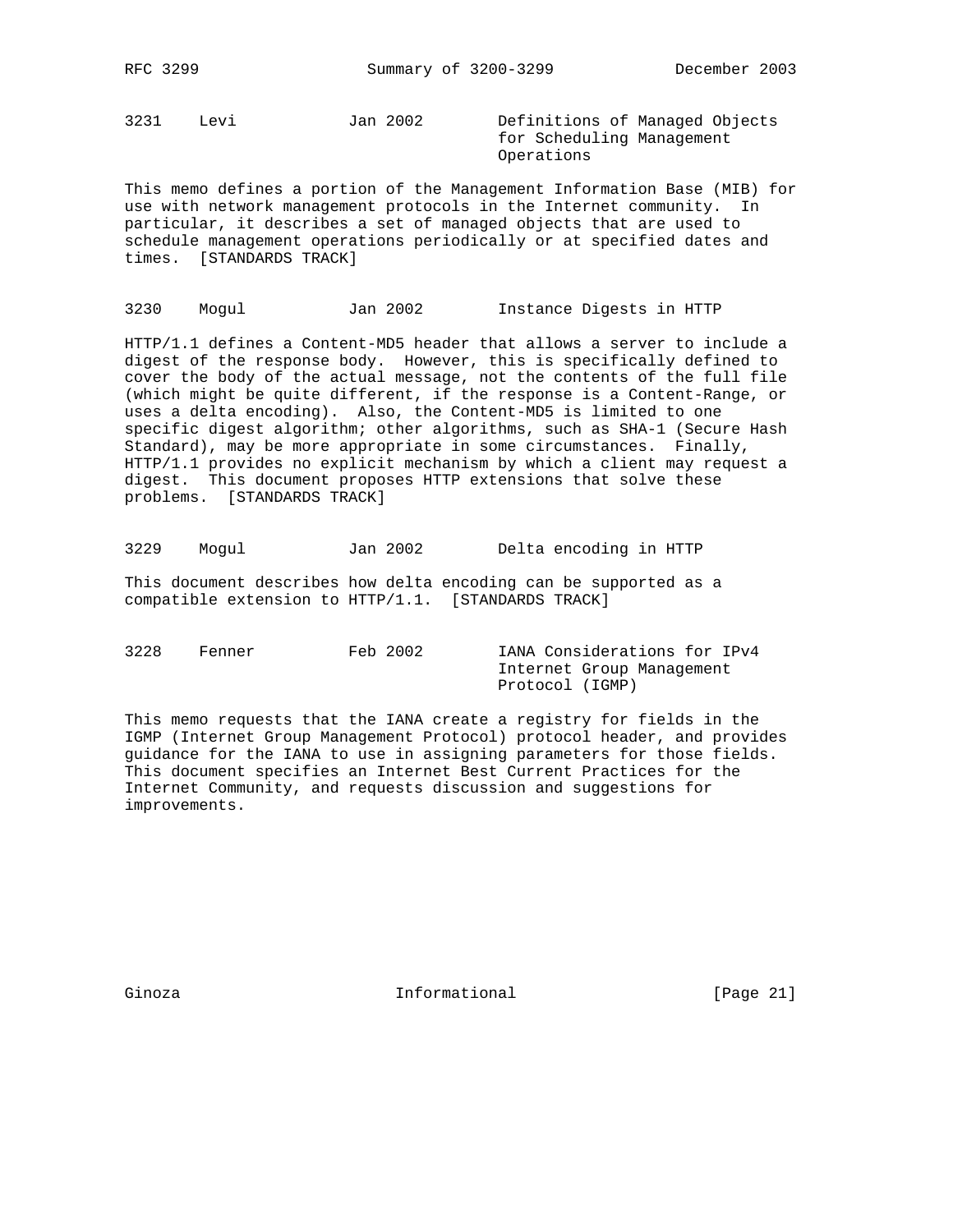3227 Brezinski Feb 2002 Guidelines for Evidence Collection and Archiving

A "security incident" as defined in the "Internet Security Glossary", RFC 2828, is a security-relevant system event in which the system's security policy is disobeyed or otherwise breached. The purpose of this document is to provide System Administrators with guidelines on the collection and archiving of evidence relevant to such a security incident. This document specifies an Internet Best Current Practices for the Internet Community, and requests discussion and suggestions for improvements.

| 3226 | Gudmundsson | Dec 2001 | DNSSEC and IPv6 A6 aware     |
|------|-------------|----------|------------------------------|
|      |             |          | server/resolver message size |
|      |             |          | requirements                 |

This document mandates support for EDNS0 (Extension Mechanisms for DNS) in DNS entities claiming to support either DNS Security Extensions or A6 records. This requirement is necessary because these new features increase the size of DNS messages. If EDNS0 is not supported fall back to TCP will happen, having a detrimental impact on query latency and DNS server load. This document updates RFC 2535 and RFC 2874, by adding new requirements. [STANDARDS TRACK]

3225 Conrad Dec 2001 Indicating Resolver Support of DNSSEC

In order to deploy DNSSEC (Domain Name System Security Extensions) operationally, DNSSEC aware servers should only perform automatic inclusion of DNSSEC RRs when there is an explicit indication that the resolver can understand those RRs. This document proposes the use of a bit in the EDNS0 header to provide that explicit indication and describes the necessary protocol changes to implement that notification. [STANDARDS TRACK]

Ginoza **Informational Informational** [Page 22]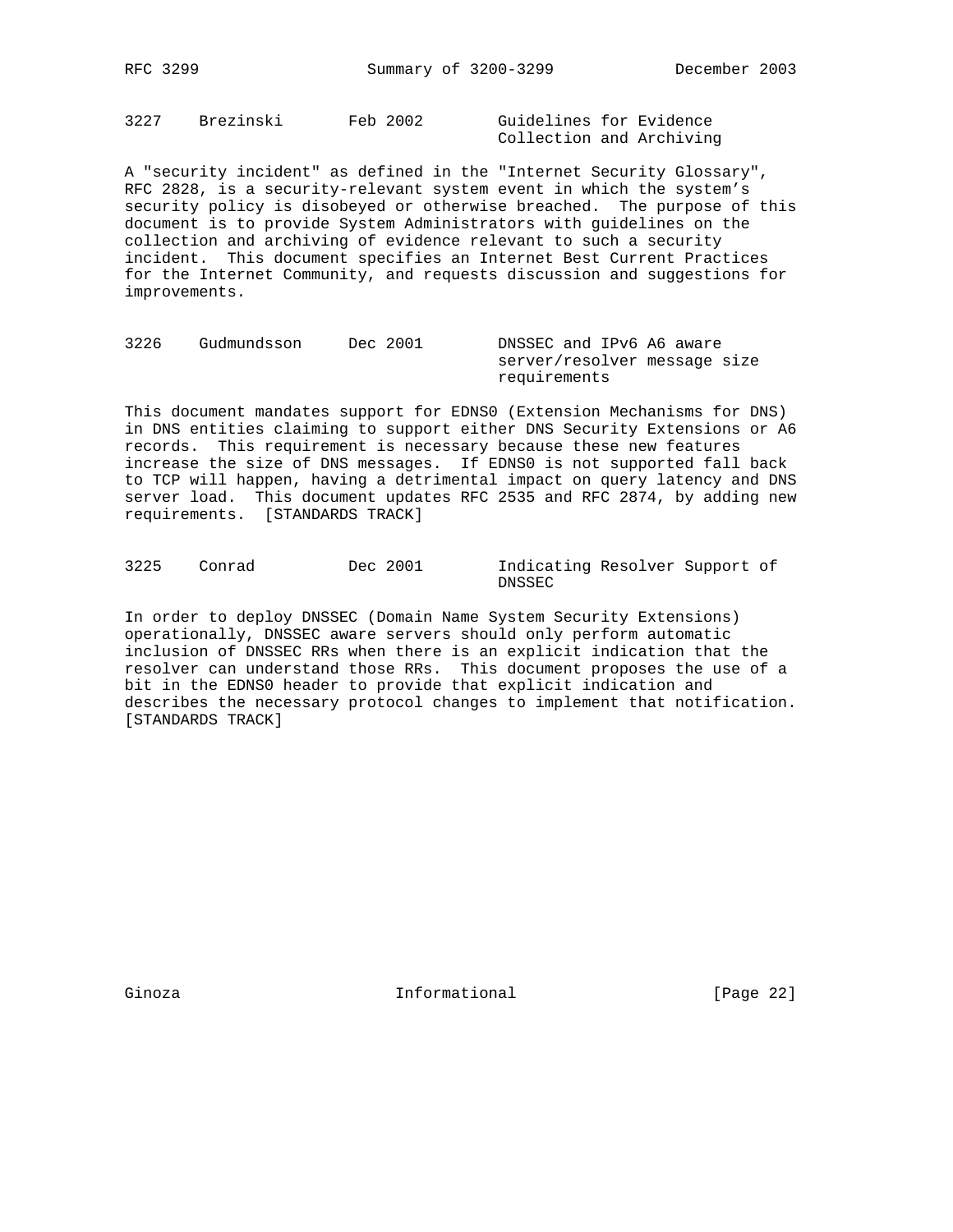RFC 3299 Summary of 3200-3299 December 2003

3224 Guttman Jan 2002 Vendor Extensions for Service Location Protocol, Version 2

This document specifies how the features of the Service Location Protocol, Version 2 allow for vendor extensibility safely, with no possibility of collisions. The specification introduces a new SLPv2 extension: The Vendor Opaque Extension. While proprietary protocol extensions are not encouraged by IETF standards, it is important that they not hinder interoperability of compliant implementations when they are undertaken. This document udpates RFC 2608, "The Service Location Protocol." [STANDARDS TRACK]

3223 Never Issued

RFC 3223 was never issued.

3222 Trotter Dec 2001 Terminology for Forwarding Information Base (FIB) based Router Performance

This document describes the terms to be used in a methodology that determines the IP packet forwarding performance of IP routers as a function of the forwarding information base installed within a router. The forwarding performance of an IP router may be dependent upon or may be linked to the composition and size of the forwarding information base installed within a router. This memo provides information for the Internet community.

| 3221 | Huston | Dec 2001 |                         | Commentary on Inter-Domain |
|------|--------|----------|-------------------------|----------------------------|
|      |        |          | Routing in the Internet |                            |

This document examines the various longer term trends visible within the characteristics of the Internet's BGP table and identifies a number of operational practices and protocol factors that contribute to these trends. The potential impacts of these practices and protocol properties on the scaling properties of the inter-domain routing space are examined. This memo provides information for the Internet community.

Ginoza **Informational Informational** [Page 23]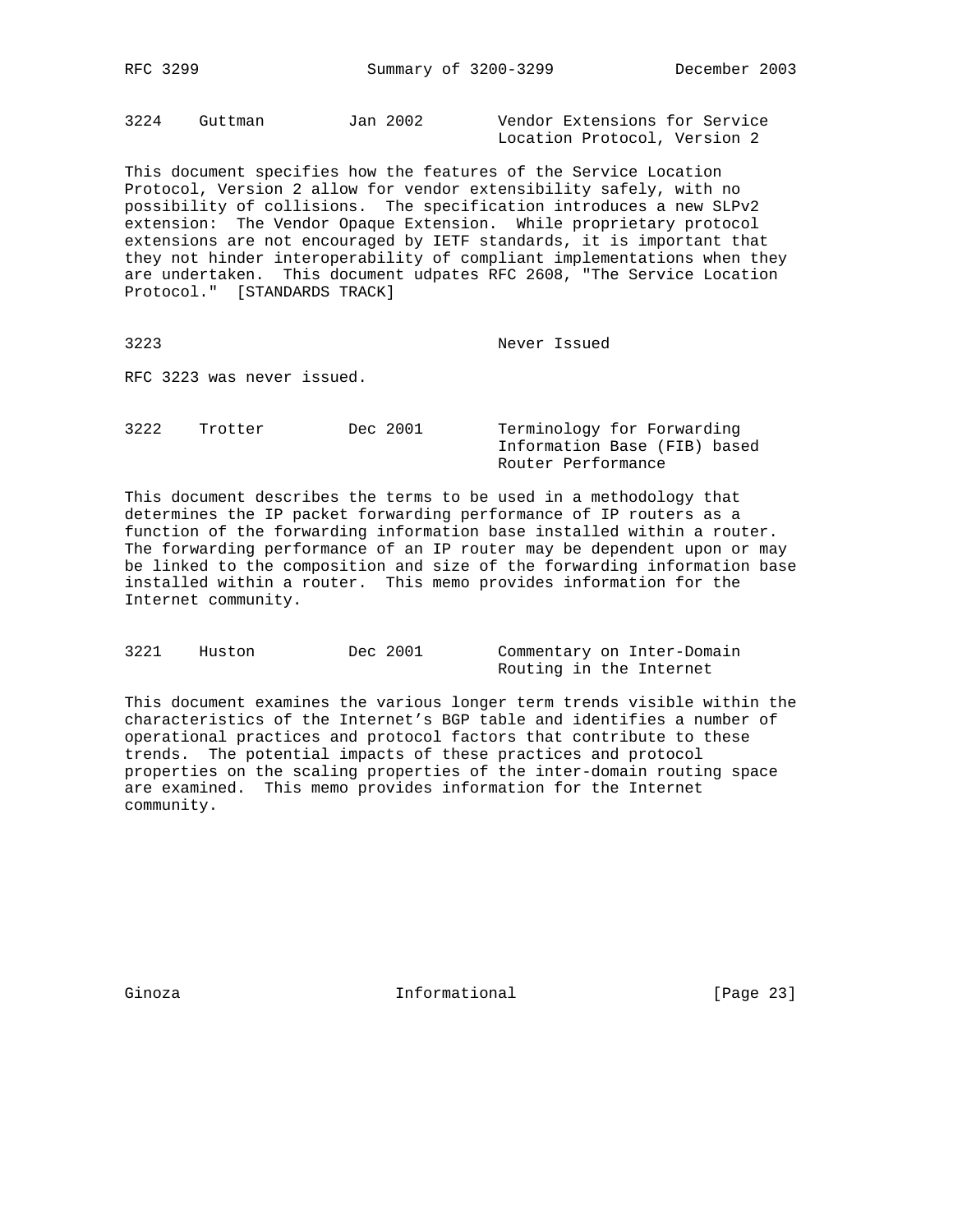3220 Perkins Jan 2002 IP Mobility Support for IPv4

This document specifies protocol enhancements that allow transparent routing of IP datagrams to mobile nodes in the Internet. Each mobile node is always identified by its home address, regardless of its current point of attachment to the Internet. While situated away from its home, a mobile node is also associated with a care-of address, which provides information about its current point of attachment to the Internet. The protocol provides for registering the care-of address with a home agent. The home agent sends datagrams destined for the mobile node through a tunnel to the care-of address. After arriving at the end of the tunnel, each datagram is then delivered to the mobile node. [STANDARDS TRACK]

| 3219 | Rosenberg | Jan 2002 | Telephony Routing over IP |  |  |
|------|-----------|----------|---------------------------|--|--|
|      |           |          | (TRIP)                    |  |  |

This document presents the Telephony Routing over IP (TRIP). TRIP is a policy driven inter-administrative domain protocol for advertising the reachability of telephony destinations between location servers, and for advertising attributes of the routes to those destinations. TRIP's operation is independent of any signaling protocol, hence TRIP can serve as the telephony routing protocol for any signaling protocol. [STANDARDS TRACK]

| 3218 | Rescorla | Jan 2002 | Preventing the Million Message |
|------|----------|----------|--------------------------------|
|      |          |          | Attack on Cryptographic        |
|      |          |          | Messaqe Syntax                 |

This memo describes a strategy for resisting the Million Message Attack. This memo provides information for the Internet community.

3217 Housley Dec 2001 Triple-DES and RC2 Key Wrapping

This document specifies the algorithm for wrapping one Triple-DES key with another Triple-DES key and the algorithm for wrapping one RC2 key with another RC2 key. This memo provides information for the Internet community.

Ginoza **Informational** Informational [Page 24]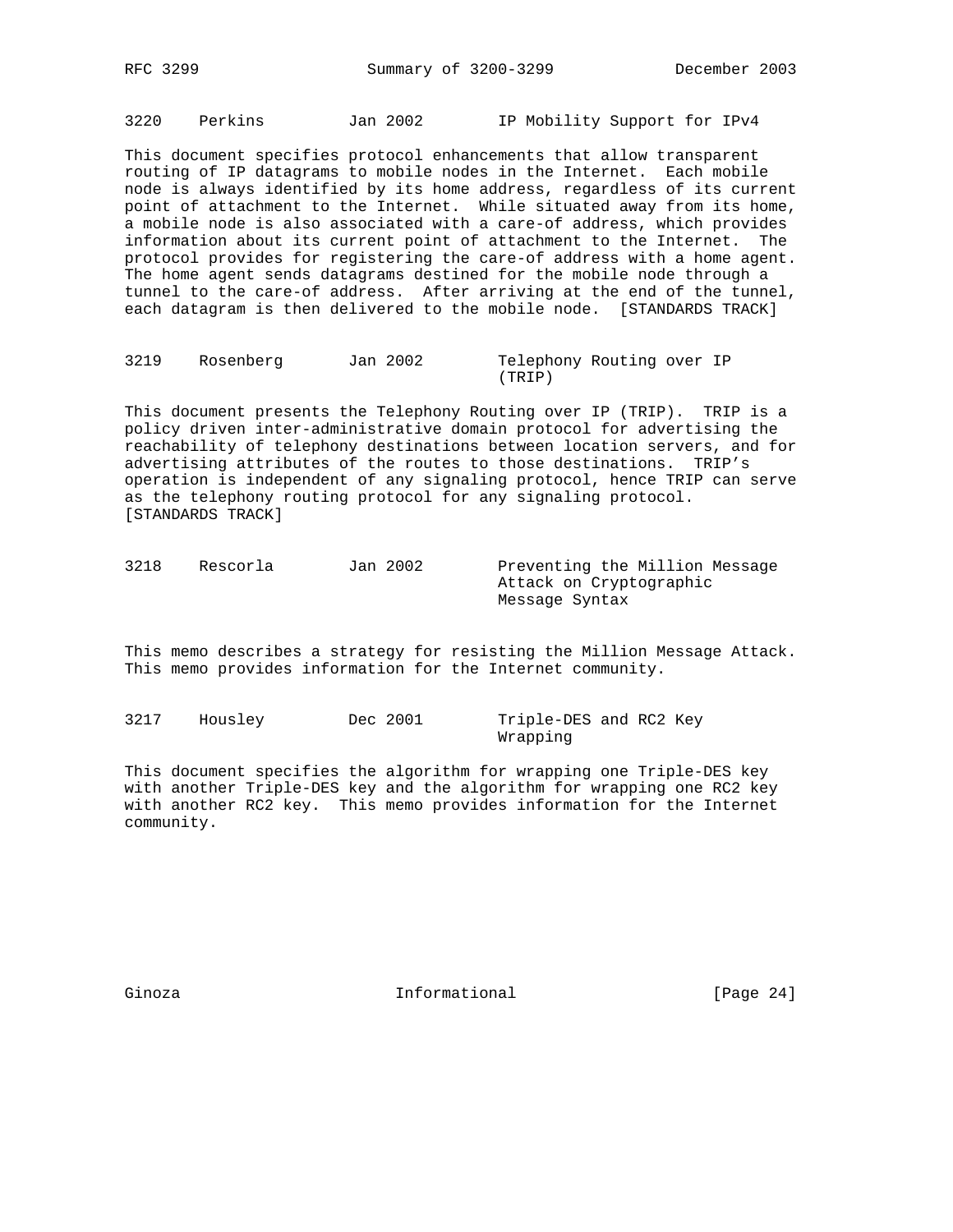RFC 3299 Summary of 3200-3299 December 2003

3216 Elliott Dec 2001 SMIng Objectives

This document describes the objectives for a new data definition language, suitable for the modeling of network management constructs, that can be directly mapped into SNMP and COPS-PR protocol operations. This memo provides information for the Internet community.

3215 Boscher Jan 2002 LDP State Machine

This document provides state machine tables for ATM (Asynchronous Transfer Mode) switch LSRs. In the current LDP specification, there is no state machine specified for processing LDP messages. We think that defining a common state machine is very important for interoperability between different LDP and CR-LDP implementations. This memo provides information for the Internet community.

3214 Ash Jan 2002 LSP Modification Using CR-LDP

This document presents an approach to modify the bandwidth and possibly other parameters of an established CR-LSP (Constraint-based Routed Label Switched Paths) using CR-LDP (Constraint-based Routed Label Distribution Protocol) without service interruption. [STANDARDS TRACK]

3213 Ash Jan 2002 Applicability Statement for CR-LDP

This document discusses the applicability of Constraint-Based LSP Setup using LDP. It discusses possible network applications, extensions to Label Distribution Protocol (LDP) required to implement constraint-based routing, guidelines for deployment and known limitations of the protocol. This document is a prerequisite to advancing CR-LDP on the standards track. This memo provides information for the Internet community.

3212 Jamoussi Jan 2002 Constraint-Based LSP Setup using LDP

This document specifies mechanisms and TLVs (Type/Length/Value) for support of CR-LSPs (constraint-based routed Label Switched Path) using LDP (Label Distribution Protocol). [STANDARDS TRACK]

Ginoza **Informational** Informational [Page 25]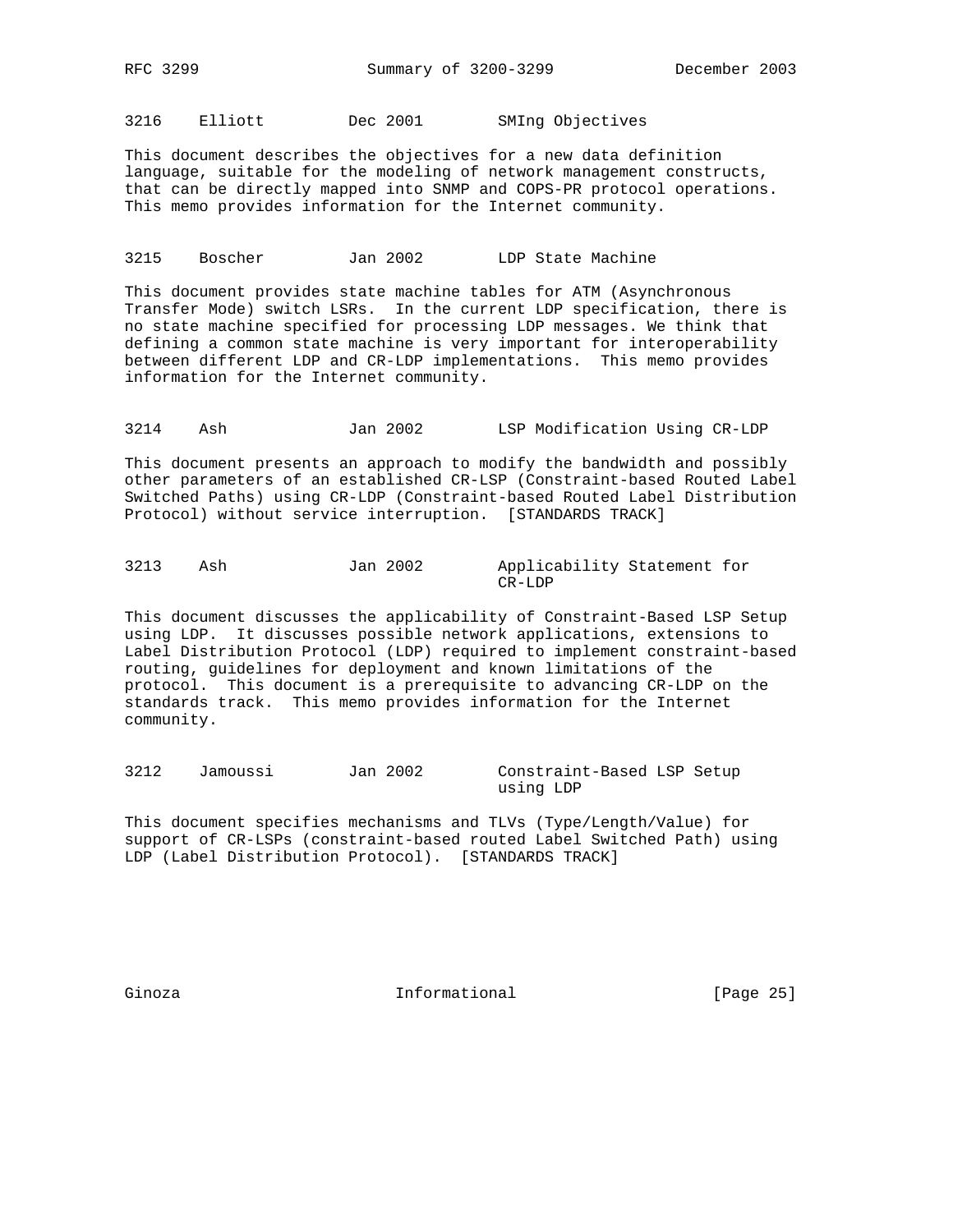RFC 3299 Summary of 3200-3299 December 2003

3211 Gutmann Dec 2001 Password-based Encryption for **CMS** 

This document provides a method of encrypting data using user-supplied passwords and, by extension, any form of variable-length keying material which is not necessarily an algorithm-specific fixed-format key. The Cryptographic Message Syntax data format does not currently contain any provisions for password-based data encryption. [STANDARDS TRACK]

| 3210 | Awduche | Dec 2001 | Applicability Statement for |  |
|------|---------|----------|-----------------------------|--|
|      |         |          | Extensions to RSVP for      |  |
|      |         |          | LSP-Tunnels                 |  |

This memo discusses the applicability of "Extensions to RSVP (Resource ReSerVation Protocol) for LSP Tunnels". It highlights the protocol's principles of operation and describes the network context for which it was designed. Guidelines for deployment are offered and known protocol limitations are indicated. This document is intended to accompany the submission of "Extensions to RSVP for LSP Tunnels" onto the Internet standards track. This memo provides information for the Internet community.

| 3209 | Awduche | Dec 2001 |                 | RSVP-TE: Extensions to RSVP |  |
|------|---------|----------|-----------------|-----------------------------|--|
|      |         |          | for LSP Tunnels |                             |  |

This document describes the use of RSVP (Resource Reservation Protocol), including all the necessary extensions, to establish label-switched paths (LSPs) in MPLS (Multi-Protocol Label Switching). Since the flow along an LSP is completely identified by the label applied at the ingress node of the path, these paths may be treated as tunnels. A key application of LSP tunnels is traffic engineering with MPLS as specified in RFC 2702. [STANDARDS TRACK]

Ginoza **Informational Informational** [Page 26]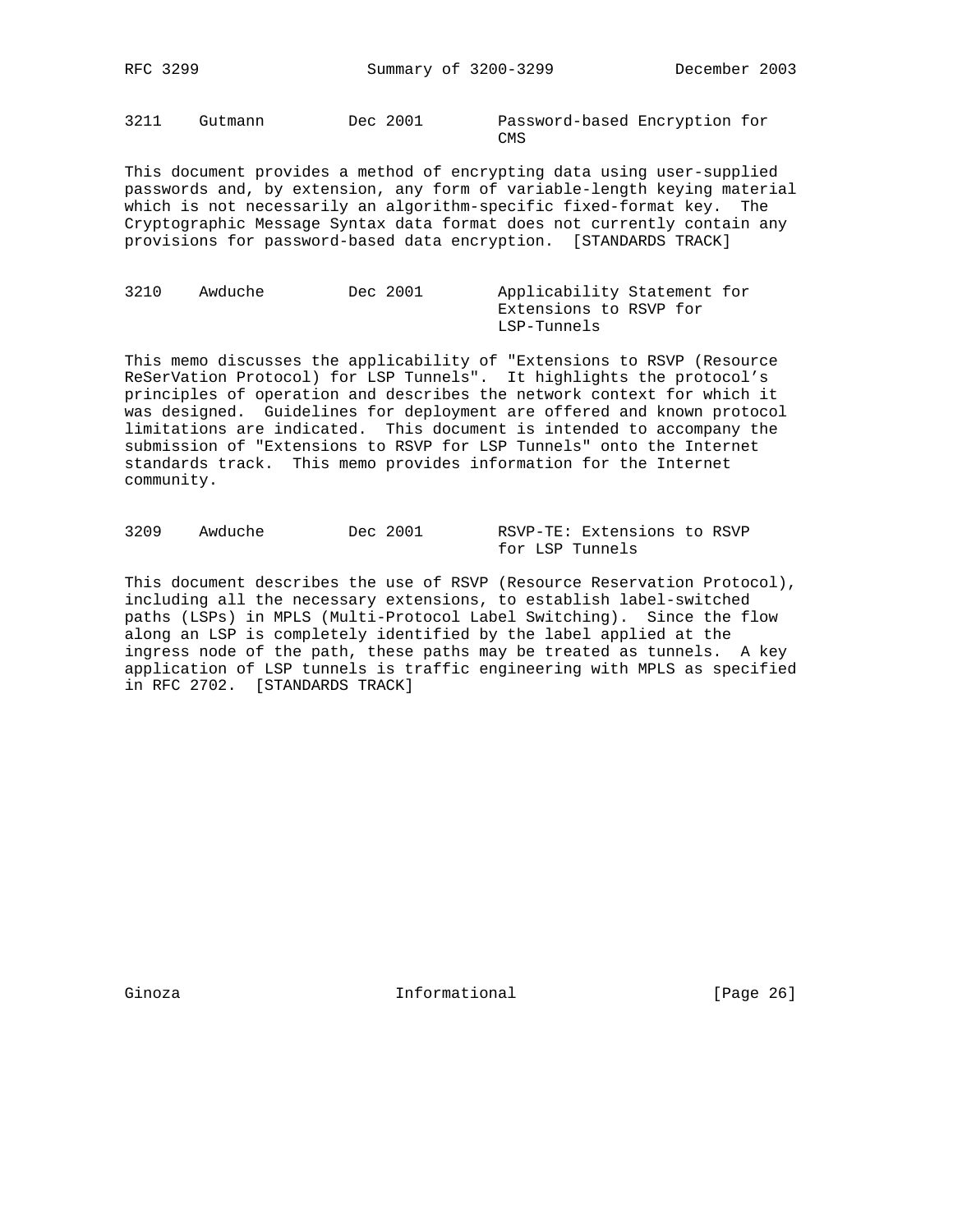3208 Speakman Dec 2001 PGM Reliable Transport Protocol Specification

Pragmatic General Multicast (PGM) is a reliable multicast transport protocol for applications that require ordered or unordered, duplicatefree, multicast data delivery from multiple sources to multiple receivers. PGM guarantees that a receiver in the group either receives all data packets from transmissions and repairs, or is able to detect unrecoverable data packet loss. PGM is specifically intended as a workable solution for multicast applications with basic reliability requirements. Its central design goal is simplicity of operation with due regard for scalability and network efficiency. This memo defines an Experimental Protocol for the Internet community.

| 3207 | Hoffman | Feb 2002 | SMTP Service Extension for |
|------|---------|----------|----------------------------|
|      |         |          | Secure SMTP over Transport |
|      |         |          | Layer Security             |

This document describes an extension to the SMTP (Simple Mail Transfer Protocol) service that allows an SMTP server and client to use TLS (Transport Layer Security) to provide private, authenticated communication over the Internet. This gives SMTP agents the ability to protect some or all of their communications from eavesdroppers and attackers. [STANDARDS TRACK]

3206 Gellens Feb 2002 The SYS and AUTH POP Response Codes

This memo proposes two response codes: SYS and AUTH, which enable clients to unambiguously determine an optimal response to an authentication failure. In addition, a new capability (AUTH-RESP-CODE) is defined. [STANDARDS TRACK]

3205 Moore Feb 2002 On the use of HTTP as a Substrate

Recently there has been widespread interest in using Hypertext Transfer Protocol (HTTP) as a substrate for other applications-level protocols. This document recommends technical particulars of such use, including use of default ports, URL schemes, and HTTP security mechanisms. This document specifies an Internet Best Current Practices for the Internet Community, and requests discussion and suggestions for improvements.

Ginoza **Informational Informational** [Page 27]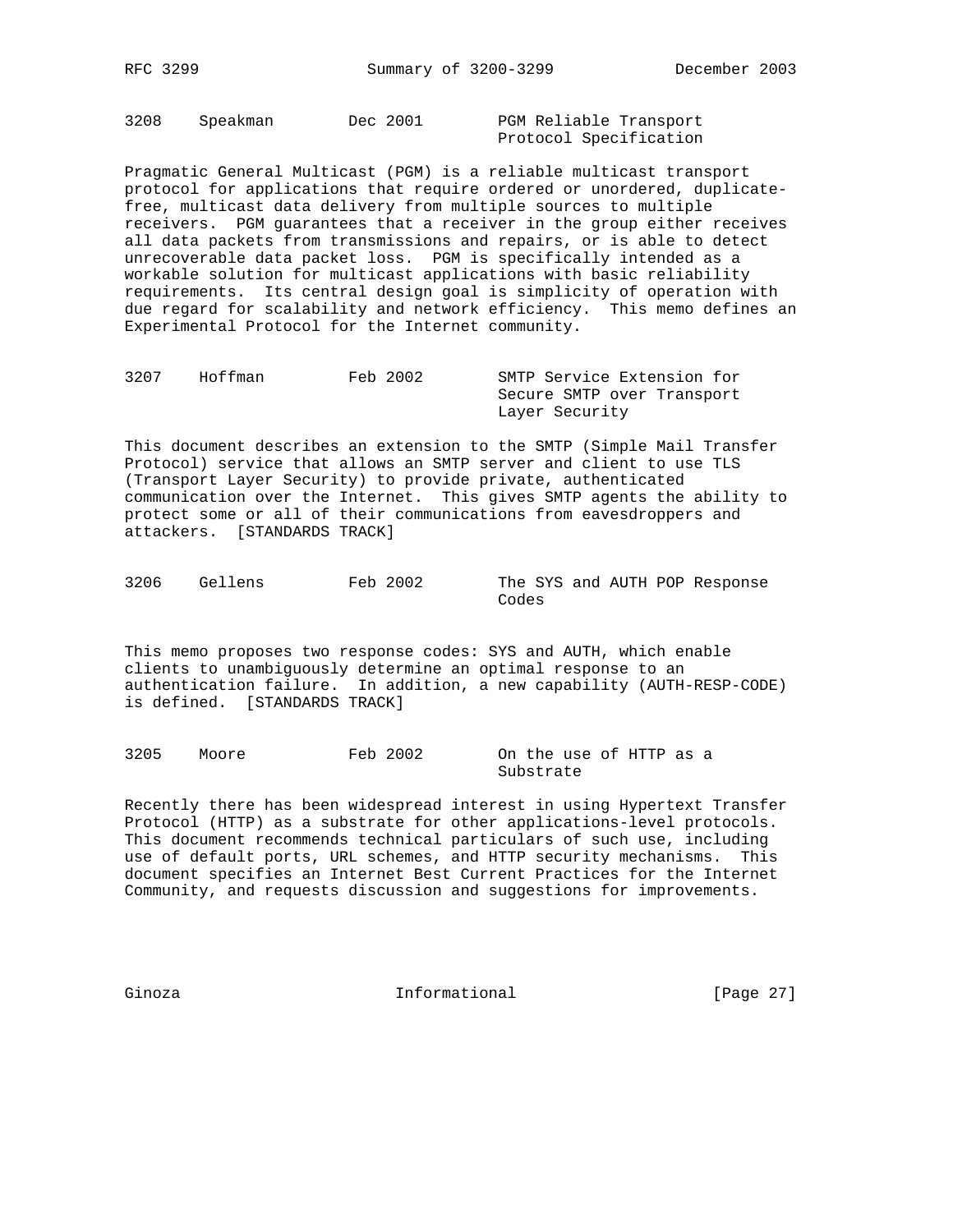3204 Zimmerer Dec 2001 MIME media types for ISUP and

QSIG Objects

This document describes MIME types for application/ISUP and application/QSIG objects for use in SIP applications, according to the rules defined in RFC 2048. These types can be used to identify ISUP and QSIG objects within a SIP message such as INVITE or INFO, as might be implemented when using SIP in an environment where part of the call involves interworking to the PSTN. [STANDARDS TRACK]

3203 T'Joens Dec 2001 DHCP reconfigure extension

This document defines extensions to DHCP (Dynamic Host Configuration Protocol) to allow dynamic reconfiguration of a single host triggered by the DHCP server (e.g., a new IP address and/or local configuration parameters). [STANDARDS TRACK]

3202 Steinberger Jan 2002 Definitions of Managed Objects for Frame Relay Service Level Definitions

This memo defines an extension of the Management Information Base (MIB) for use with network management protocols in TCP/IP-based internets. In particular, it defines objects for managing the Frame Relay Service Level Definitions. [STANDARDS TRACK]

| 3201 | Steinberger | Jan 2002 | Definitions of Managed Objects |
|------|-------------|----------|--------------------------------|
|      |             |          | for Circuit to Interface       |
|      |             |          | Translation                    |

This memo defines an extension of the Management Information Base (MIB) for use with network management protocols in TCP/IP-based internets. In particular, it defines objects for managing the insertion of interesting Circuit Interfaces into the ifTable. This is important for circuits that must be used within other MIB modules which require an ifEntry. It allows for integrated monitoring of circuits as well as routing to circuits using unaltered, pre-existing MIB modules. [STANDARDS TRACK]

3200 Never Issued

RFC 3200 was never issued.

Ginoza **Informational Informational** [Page 28]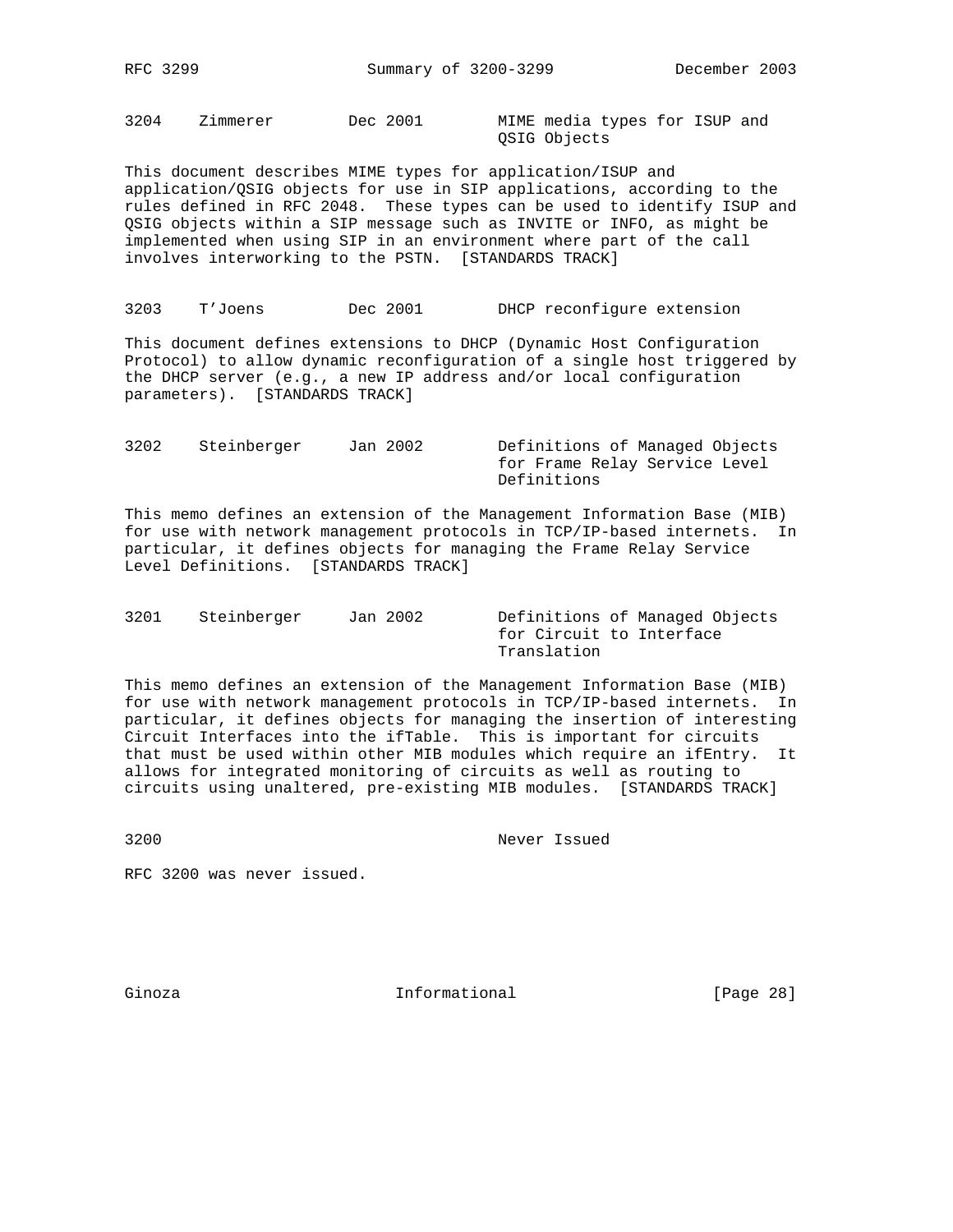Security Considerations

Security issues are not discussed in this memo.

Author's Address

 Sandy Ginoza University of Southern California Information Sciences Institute 4676 Admiralty Way Marina del Rey, CA 90292

 Phone: (310) 822-1511 EMail: ginoza@isi.edu

Ginoza **Informational Informational** [Page 29]